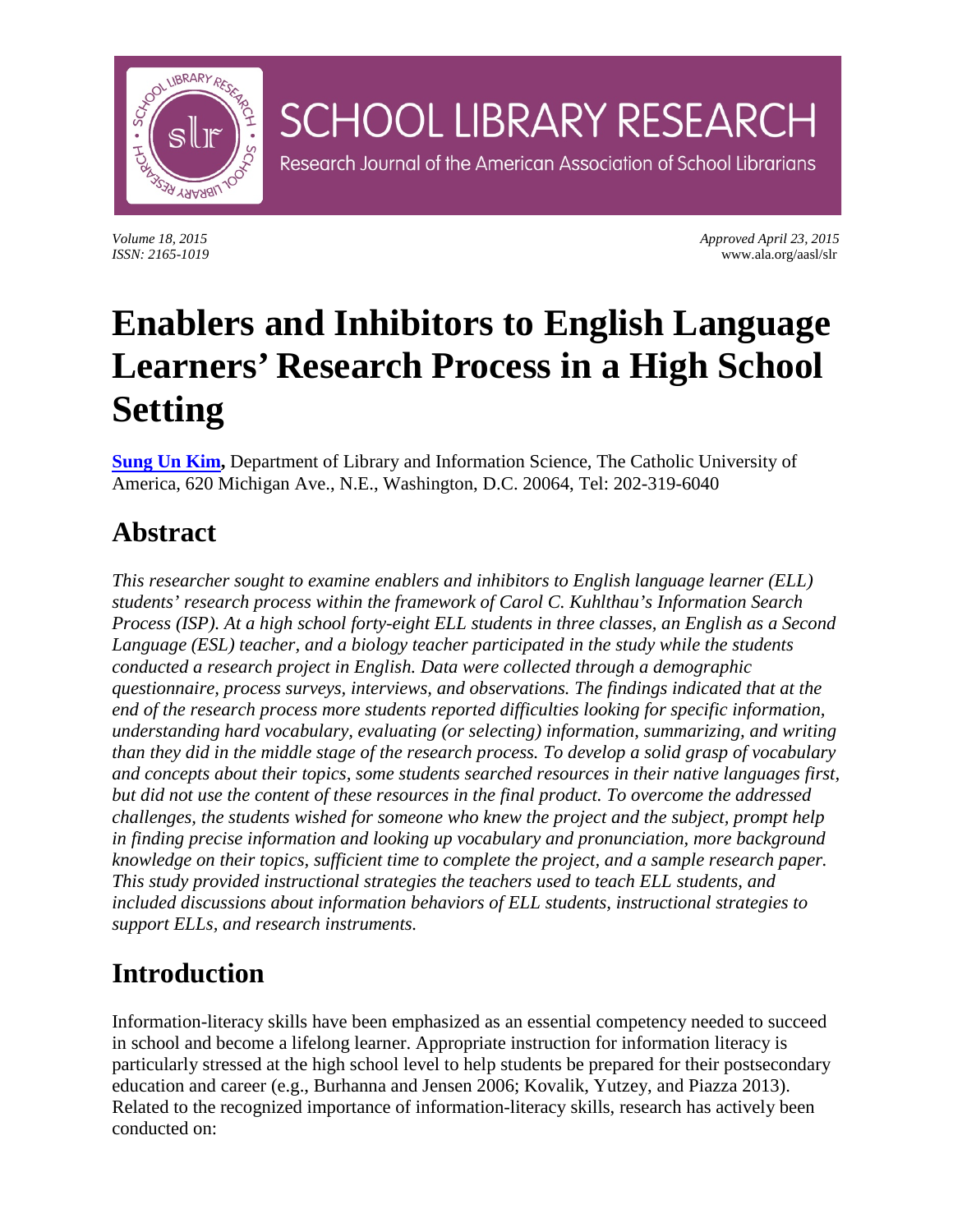- how information-literacy instruction or skills help students transition from high school to college or career (e.g., Burhanna and Jensen 2006; Smith et al. 2013; Varlejs, Stec, and Kwon 2014 ),
- how high school students seek and use information (e.g., Bos 2000; Chung and Neuman 2007; Shenton 2008), and
- what instructional assistance can facilitate their research process (e.g., Herring 2006; Kovalik, Yutzey, and Piazza 2013; Pickard 2008).

However, little attention has been paid to understanding the information-seeking and information-use process of English language learner (ELL) students in high school and designing instructional programs to support their research process. This group of students needs special attention in the United States as their number has dramatically increased (NCELA 2011), and significant gaps in academic performance have been observed between ELLs and native English speakers (Herrera and Murry 2005).

To understand enablers and inhibitors to ELL students' research process, I examined their information-seeking and information-use behavior, with the framework of Carol C. Kuhlthau's Information Search Process (ISP). As part of a larger study that examined all three dimensions of the ISP model—affective, cognitive, and behavioral—during the research process of ELLs, this paper reports on the behavioral aspect of the findings. The cognitive aspect of the study was reported in another paper (Kim 2015), which focused on the knowledge-development process in terms of amount and substance of knowledge, labeling of knowledge, estimate of interest and knowledge, and amount and substance of learning outcomes. The affective aspect of the study examined ELL students' emotional changes during the research process with particular focus on positive feelings, such as confidence, relief, optimism, and satisfaction, and negative feelings, such as disappointment, frustration, confusion, uncertainty, anxiety, and concern about English proficiency. The report on the affective dimension is under preparation.

Specific research questions addressed in this paper are as follows:

RQ1: What are easy or challenging tasks for ELL students during their research process?

RQ2: What types of assistance do ELL students need during their research process?

RQ3: What instructional strategies do teachers and school librarians use to support ELL students' research process?

The remainder of this paper includes the following: The Literature Review section reviews previous studies on high school students' information behaviors and describes Kuhlthau's ISP and its applications in the learning context; the Methods section describes participants, research tasks, data collection, and data analysis; the Results section provides the findings of this study; and the Discussion and Conclusion sections interpret the findings and discuss implications.

## **Literature Review**

### **Information Behaviors of High School Students**

In spite of the importance of information-literacy skills, research has revealed that informationliteracy instruction is not adequately embedded in the school curriculum and high school students do not possess sufficient abilities to find and manage information (Haras 2011; Julien and Barker 2009; Smith et al. 2013; Varlejs, Stec, and Kwon 2014). Heidi Julien and Susan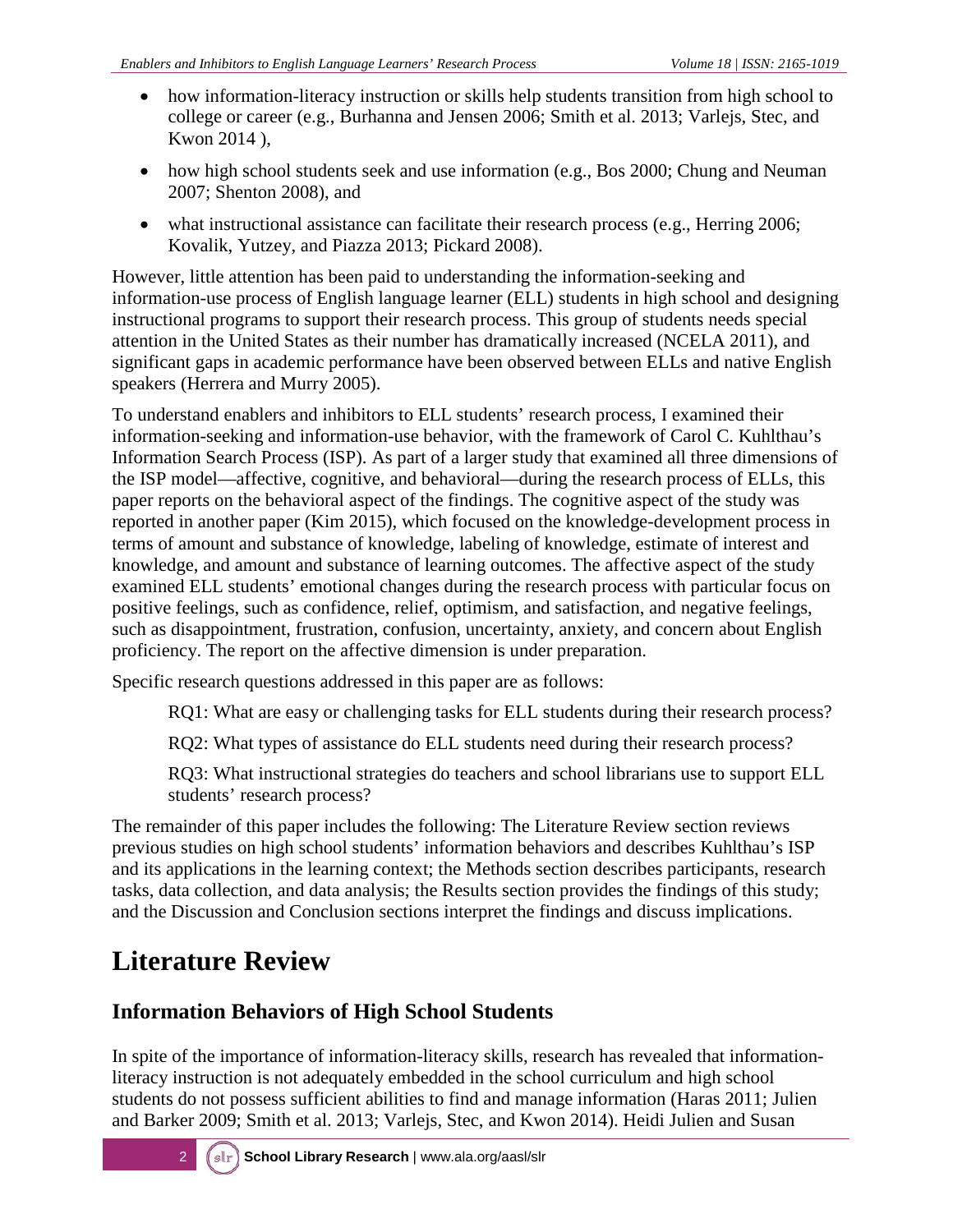Barker pointed out that as information-literacy skills are not directly tested in exams, in their instruction teachers are more likely to focus on subject content than on information-literacy skills. Consequently, students focus mainly on the end product of their work with little emphasis on the search process (2009).

Research has revealed that high school students tend to prefer searching the Web to researching print materials because of the wide range and quantity of online information and the ease and speed of access to up-to-date information (Herring 2006; Julien and Barker 2009; Williamson et al. 2007). Moreover, high school students tend to consider Google and the Internet identical (Julien and Barker 2009). Educators, including school librarians, should heed learners' preference for use of the Internet for research because students who substantially plagiarize tend to copy more from online resources than from print resources (Williamson et al. 2007). Joy H. McGregor and Kristy Williamson found that students who plagiarized the least considered the process of learning more important, were more engaged with their topics, learned more about their topics, and were more able to recognize plagiarism than did those who plagiarized the most. In addition, students who plagiarized the least tended to synthesize information better with effective use of direct quotations than did those who plagiarized the most (2005). As for evaluation of sources, high school students consider accuracy of spelling and grammar, verifiable information, topicality, and recentness as important evaluation criteria when assessing information on the Web; they consider authorship less important (Pickard, Shenton, and Johnson 2014).

Research has been conducted to understand challenges that high school students encounter during their information seeking and use. Andrew K. Shenton classified the problems that students experienced when looking for information into the following six categories: "difficulties in initial decision-making, restrictions of the user's 'information world,' process frustration, shortcomings in the retrieved information, limitations on information use, and barriers to the construction of meaning" (2008, 279). In Jin Soo Chung and Delia Neuman's 2007 study, students showed difficulties composing appropriate search terms because their search vocabulary was limited and no assistance was provided. However, students who participated in Chung and Neuman's study perceived the process of retrieving information to be an easy task. In contrast, they considered organizing information as the most challenging task during their informationseeking and information-use process. Lois Barranoik (2001) found that, although students often mentioned using the Internet and electronic resources, they were not always proficient at selecting search terms, analyzing found information, and creating reference citations and a bibliography. Nathan Bos (2000) found that students had difficulties summarizing scientific resources and identifying evidence for scientific claims and potential biases. Raya Fidel et al.'s 1999 study revealed that students felt challenged during Web searching for information for their homework assignments, especially when both subject content and Web searching were new to them. Fidel and her colleagues' findings demonstrated that those who have adequate Websearching skills can learn about new topics more easily than those who do not. In Cindy Kovalik, Susan Yutzey, and Laura Piazza's 2013 study, students needed help with strategies to evaluate information and use that information effectively; however, a majority of them visited the school library only once during their research project and were unlikely to ask school librarians for help. It is notable that students were interested in learning more about books and using them in their research. Randell K. Schmidt, Virginia Kowalski, and Lorraine Nevins (2010) observed that even after librarians guided students (through instructional workshops) to search and use information for their scientific literature review paper, half of the students needed additional individual assistance in understanding scientific articles, taking notes, and summarizing articles.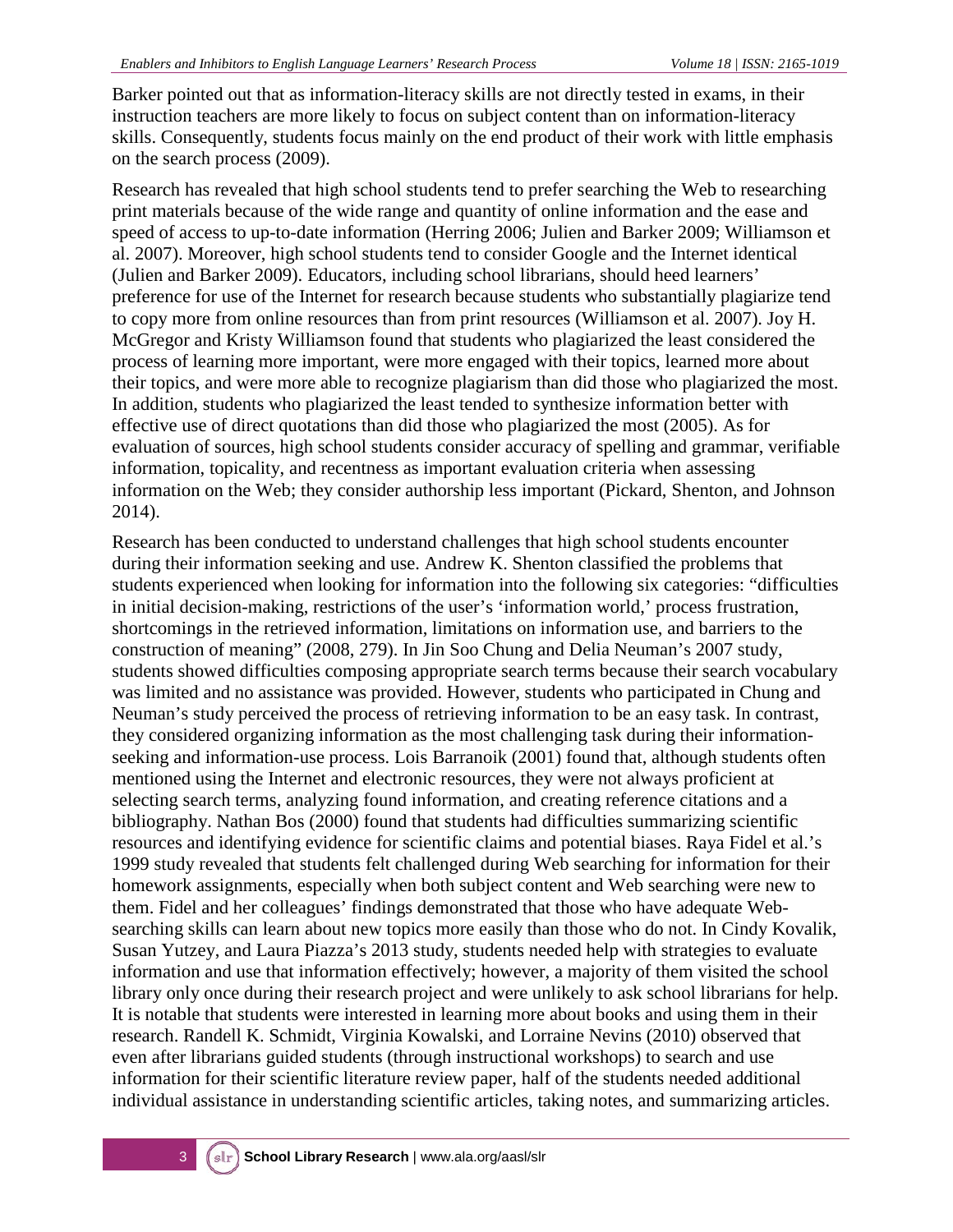There have been research and instructional efforts to assist students in overcoming the challenges they experience during information seeking and use. For instance, students considered teachers' guidelines, concept maps, and outline templates useful, and found print sources easier to review than electronic sources. Using concept maps and outline templates helped students organize and effectively present information (Chung and Neuman 2007). James E. Herring (2006) examined students' views on various information-literacy skills, such as concept mapping, individual/group brainstorming, preliminary reading, and note taking. Students reported that concept mapping and individual brainstorming helped them develop more ideas, organize the ideas, think more about their topics, use their prior knowledge, and refresh their memories. Group brainstorming enabled students to learn ideas from others, and preliminary reading helped students select keywords, find appropriate resources, take notes, and write their papers. Students took notes in various ways to meet their learning style (Herring 2006). Note taking was considered an effective way to synthesize information and avoid plagiarism (Williamson and McGregor 2011). Also, students relied on assignment requirements and rubrics to decide when to stop searching and what types of resources they should use (Kovalik, Yutzey, and Piazza 2013). Alison J. Pickard (2008) suggested that because peer interaction (both collaboration and tutoring) enhances learning, students should be encouraged to collaborate with peers throughout the information-seeking process. According to Barranoik's 2001 study, students were motivated to complete the research project when they had clear guidelines on the assignment, found and accessed information sources and help, selected an interesting and proper research topic, were given enough time, and were graded on the assignment.

Research has revealed some interesting findings about information behaviors of ELL students. For instance, Catherine Haras's 2011 study involving Latino high school students revealed that a majority (90.7 percent) figured out what type of resources they needed to complete the assignment, and 83.1 percent reported they mostly use Google. About 88 percent reported they brought facts from different resources together by putting them in their own words, whereas 57.3 percent said they cut and pasted what they needed from online sources, not using their own words. Although the school library was significantly associated with Latino students' perceptions of research, they did not have sufficient opportunities to develop their information-literacy skills during their assignment, and demonstrated low information literacy. Julien and Barker had a non-native English-speaking student among the participants of their study, and observed that he searched only in English, not in his native language. They suggested that ELLs should be encouraged to search in their native language, a strategy that may help them more easily understand subject areas and lessen their cognitive load for translation. Searching in students' first language may also help their parents and guardians understand and participate in their homework (2009).

#### **Kuhlthau's ISP and Its Applications in the Learning Context**

Carol C. Kuhlthau's ISP model (2004) views the information-seeking process as a process of construction, and demonstrates users' six information stages—initiation, selection, exploration, formulation, collection, and presentation—in terms of affective, cognitive, and behavioral dimensions (see figure 1).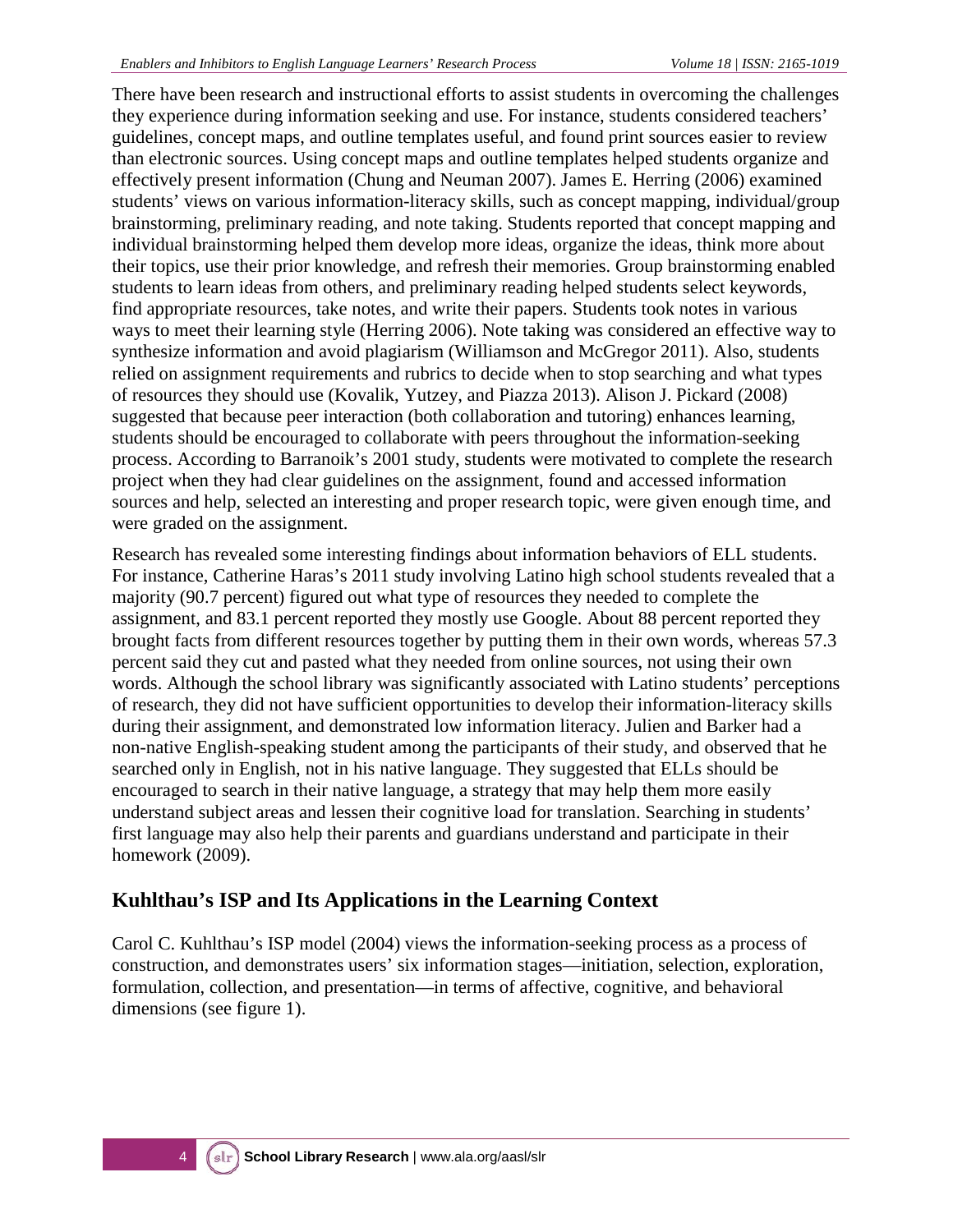| <b>Tasks</b>            | Initiation                                | Selection | Exploration                         | Formulation | Collection                           | Presentation                      |
|-------------------------|-------------------------------------------|-----------|-------------------------------------|-------------|--------------------------------------|-----------------------------------|
| Feelings<br>(affective) | uncertainty                               | optimism  | confusion/<br>frustration/<br>doubt | clarity     | sense of<br>direction/<br>confidence | satisfaction or<br>disappointment |
| Thoughts<br>(cognitive) | vague                                     |           |                                     | focused     | increased interest                   |                                   |
| Actions<br>(physical)   | seeking relevant information<br>exploring |           |                                     |             | documenting                          | seeking pertinent information     |

Figure 1. Model of Information Search Process (ISP). (Kuhlthau 2004)

The ISP has been used as a conceptual framework for many information-behavior studies in learning and research contexts (e.g., Chu et al. 2011; Cole et al. 2013; Hyldegård 2006), as well as in occupational contexts (e.g., Byström and Hansen 2005; Kuhlthau and Tama 2001) and in everyday life (e.g., Warner and Procaccino 2004). The ISP has also served as a diagnostic tool for instructional interventions or reference services in various information settings.

Based on Lev S. Vygotsky's Zone of Proximal Development (1978), Kuhlthau defined the zone of intervention in information seeking as "that area in which an information user can do with advice and assistance what he or she cannot do alone or can do only with great difficulty" (2004, 129). When students face problems they cannot solve alone, intervention enables them to minimize difficulties and successfully accomplish their tasks. The situation can be divided into a source problem and a process problem (Kuhlthau 2004).

In addition, the ISP has been employed to develop Guided Inquiry, which offers "an integrated unit of inquiry, planned and guided by an instructional team of a school librarian and teachers, allowing students to gain deeper understandings of subject area curriculum content and information literacy concepts" (Kuhlthau, Maniotes, and Caspari 2007, 1). Guided Inquiry emphasizes the process of learning rather than the product, and must be carefully planned to include close supervision, continuous assessment, and timely intervention by an instructional team (Kuhlthau, Maniotes, and Caspari 2007).

Previous ISP-based studies have contributed to a general understanding of secondary school students' information seeking and use (Bilal 2001; Branch, 2003; Cole et al. 2013; Gordon 1999; Kuhlthau 1991; Limberg 1999; McGregor and Streitenberger 2004; Todd 2006), and have also provided a research foundation for practical applications such as instructional interventions for inquiry-based learning (Bilal 2000, 2001, 2002; Branch 2003; Chu 2009; Chu et al. 2011; Gordon 2000; Gross 1999). (The related studies were reviewed in the "Literature Review" section of another paper reporting on the larger study (Kim 2015).) However, only a few studies (Ellis 2009; Kim 2015; Kim and Todd 2008) have applied the ISP specifically to the information-seeking behavior of ELL students.

In a study of Chinese ELL students, Mary Ellis (2009) found that the performance of the advanced group moved forward more quickly in terms of the cognitive and behavioral aspects of the ISP than did participants in the beginning and the intermediate groups, while members of all three groups experienced similar emotional changes during the research process.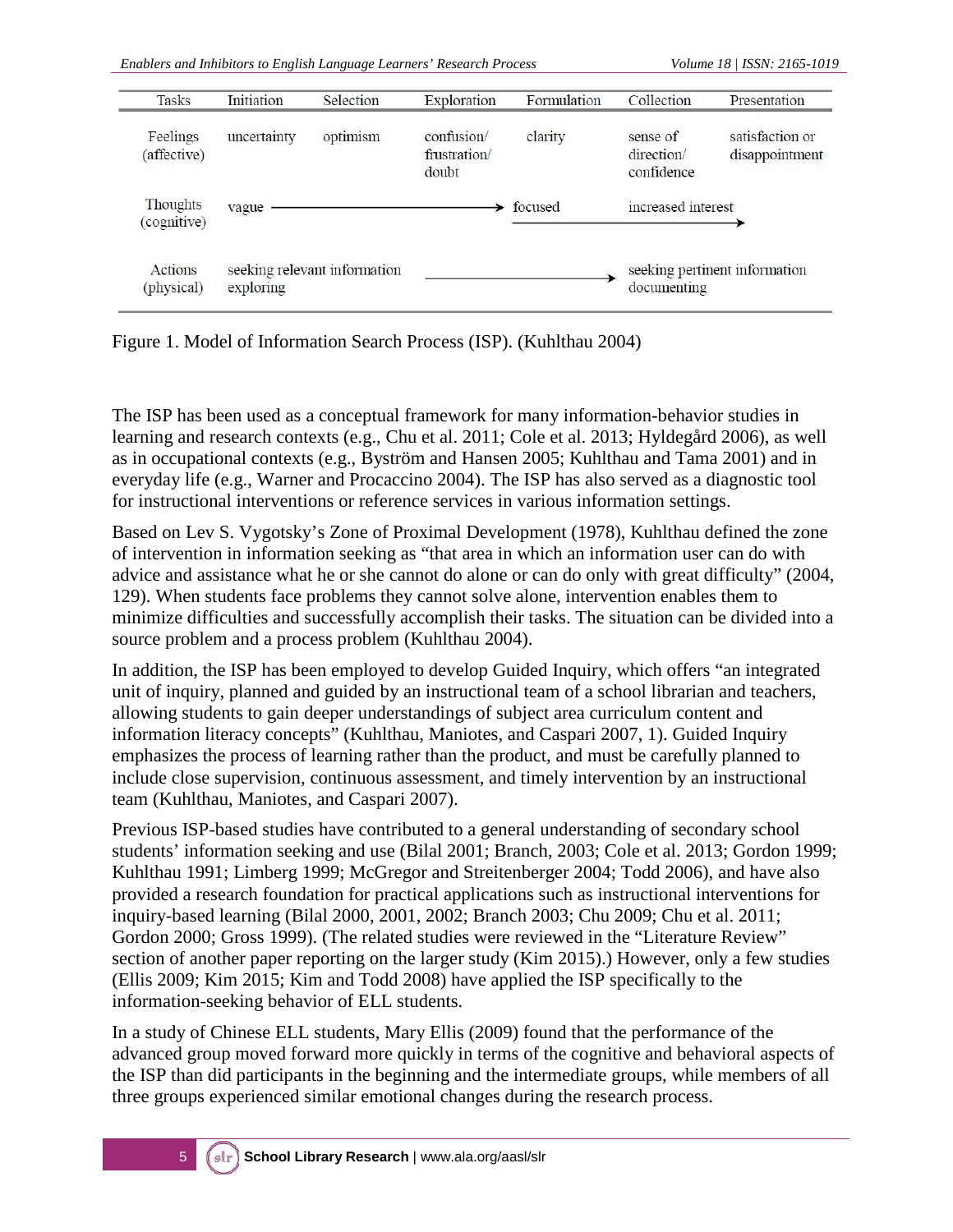In an in-depth case study of Korean high school students in a biology class, Ross J. Todd and I found that in searching, ELL students preferred high recall to high precision through the research process, and rarely used variations of search terms or Boolean operators. When selecting sources ELL students had to consider the length and vocabulary level of the articles as well as topic relatedness. Furthermore, the lack of English-language proficiency hindered ELL students in summarizing sources; they tended to summarize the sources in chronological order without topical synthesis (Kim and Todd 2008).

In the comparison of the knowledge development process among the different ELL groups, as reported in another paper, I found that only the intermediate English-language proficiency group, different from the advanced and the beginning groups, showed significant increases in topical knowledge and estimate of knowledge throughout the research process. As for the nature of the research task, ELL students who had received structured interventions and researched personalized topics exhibited significantly more topical knowledge at the completion of the project than those who did not (Kim 2015).

## **Methods**

### **Participants**

The participants in the study were forty-eight ELL students and two teachers—an English as a Second Language (ESL) teacher and a biology teacher—at a public high school in New Jersey. Among the participating students, ten students were from a theme class that focused on contemporary themes in various content areas and was taught by an ESL teacher. The remaining thirty-eight students were from two biology classes that were taught by a biology teacher in collaboration with a supervisor of the ESL program. Twenty-three boys (47.9 percent) and twenty-five girls (52.1 percent) participated. They were born in fourteen different countries, and most of them (95.8 percent, n=46) came to the United States within the four years immediately preceding participation in the study. They had little or no previous research experience in either the United States or their native countries. The ELL levels of the participants ranged from level 2 to level 5 on the six-level scale of English language proficiency defined by the World-Class Instructional Design and Assessment Consortium. The levels are: 1–Entering, 2–Emerging, 3– Developing, 4–Expanding, 5–Bridging, and 6–Reaching (WIDA Consortium 2015). According to the terms used in the school where the research was conducted, this study used *beginning group* for level 2 (29.2 percent, n=14), *intermediate group* for levels 3 and 4 (33.3 percent, n=16), and *advanced group* for level 5 (37.5 percent, n=18). The theme class contained only advanced students, and the biology classes contained students at three different ELL levels. The student profiles are in Appendix A.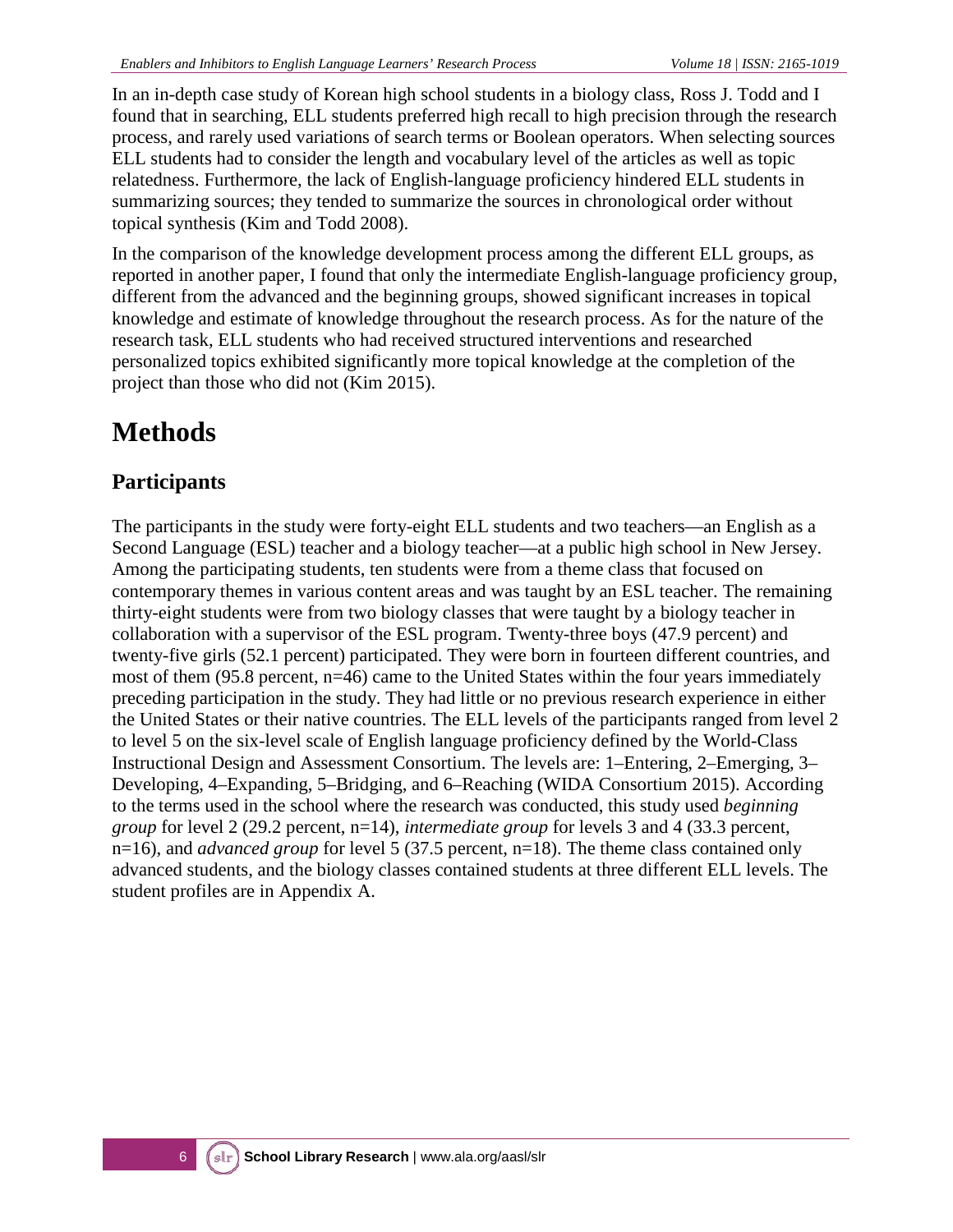#### **Research Tasks**

#### **Overview**

Students in the theme class and the biology classes were involved in different types of research projects. These projects are summarized in table 1.

| Class                     | Week         | <b>Research Task</b>                                                                             |  |
|---------------------------|--------------|--------------------------------------------------------------------------------------------------|--|
|                           | 1st Week     | Building vocabulary and background knowledge                                                     |  |
|                           | 2nd Week     | Research process overview                                                                        |  |
| <b>Theme</b><br>Class     | 3rd Week     | Researching and making note cards                                                                |  |
|                           | 4th Week     | Making an outline and writing the draft paper                                                    |  |
|                           | 5th Week     | Submitting the final paper                                                                       |  |
|                           | 1st Week     | Building vocabulary and background knowledge;<br>Searching for information in the school library |  |
| <b>Biology</b><br>Classes | 2nd Week     | Searching for information as homework (spring break)                                             |  |
|                           | 3rd-4th Week | Creating a foldable                                                                              |  |

Table 1. Research tasks.

#### **Theme Class**

In twenty sessions over five weeks, the ten students in the theme class were required to write a research paper on their career and college preparation (see table 1). The assigned paper had to describe each student's career goal, identify higher-education institutions offering preparation for the career, explain plans and options for financing education needed for the career, and describe the process of applying for college. During their research, systematic interventions were provided around vocabulary, background knowledge, database search, outlining, and citations. The lesson plan included instructional sessions for the first week covering vocabulary and background knowledge, and for the second week covering research skills needed for the research project. Students were required to use Naviance's Family Connection, a web-based tool focused on college information. Students were also required to produce three midpoint research products: note cards, an outline, and a rough draft.

#### **Biology Classes**

In twelve sessions over four weeks, thirty-eight students in two biology classes were required to create a six-page multilayered foldable on a self-chosen genetic disorder (see table 1). In the research foldable, each student was required to write a general description of the chosen genetic disorder and include information about its inheritance process, major symptoms, and treatment options. Students also needed to make a glossary of five new words with definitions, display a picture of the effects of the disease with explanations, and decorate the cover page. They were expected to put the information in their own words, and use bulleted statements instead of full sentences. In the biology classes only a few interventions were provided. Two sessions were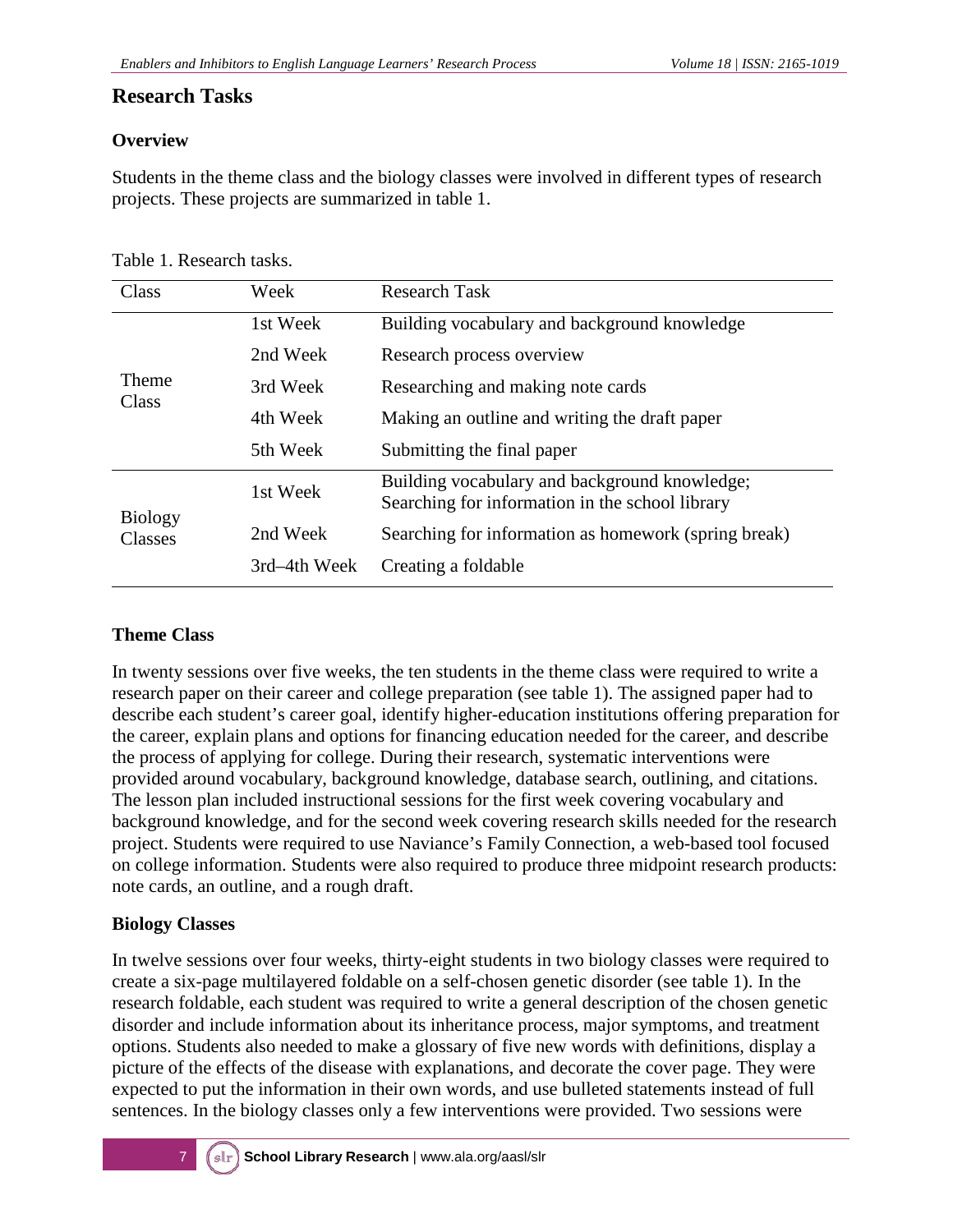devoted to building background knowledge about different kinds of genetic disorders. In another session during the first week, students visited the school library for information. During the class visit to the school library, the biology teacher distributed guidelines for searching, which included five recommended websites the teacher considered reliable sources. Students were expected to complete searching as homework during spring break, and create a foldable during the last two weeks of the project period.

#### **Data Collection**

#### **Overview**

Data were collected through a demographic questionnaire, process surveys, interviews, and observations. To satisfy my university's institutional review board requirements, prior to data collection an authorization letter from the superintendent of the school district, consent forms from the students' parents, and assent forms from the students were obtained.

#### **Demographic Questionnaire**

Before they began their research project, students were asked to fill out the paper-based questionnaire about demographic information (see Appendix B). The questionnaire included questions about students' age, gender, ELL level, race, country of birth, length of time living in the United States or other countries, and language(s) spoken at home, as well as proficiency with receptive and expressive language in their native languages and in English.

#### **Process Surveys**

The process survey (see Appendix C) was administered at three points during the research project: initiation (PS1), midpoint (PS2), and completion (PS3). The first six questions in the survey were the same in PS1, PS2, and PS3. The focuses of questions 7 and 8 were the same in PS1, PS2, and PS3. However, for each of the three survey administrations, the wording of questions 7 and 8 was modified to match the stage of the students' projects. The survey instrument was based on the Student Learning through Inquiry Measure (SLIM) toolkit (Todd, Kuhlthau, and Heinström 2005), which was developed by the Center for International Scholarship in School Libraries (CISSL) to track the process by which students learn during inquiry-based research. The survey consisted of questions about cognitive, affective, and behavioral aspects of the information search process. Although the research tasks in this study were not inquiry-based, the SLIM toolkit was selected as a research instrument because it provides a suitable device to measure the cognitive, affective, and behavioral changes that students experience during any type of learning process. This paper includes the findings on behavioral aspects, particularly about easy tasks (question 7) and challenging tasks (question 8) that the students identified during the research process: "When you do research, what do you generally find easy/hard to do? Please list as many things as you like" (PS1); "Thinking of your research so far, what did you find easy/hard to do? Please list as many things as you like" (PS2); and "In the completion phase of the research, what did you find easy/hard to do? Please list as many things as you like" (PS3).

#### **Interviews**

The students, ESL teacher, and biology teacher were interviewed after the completion of the research project. Students were asked about the hardest/easiest part of the research project,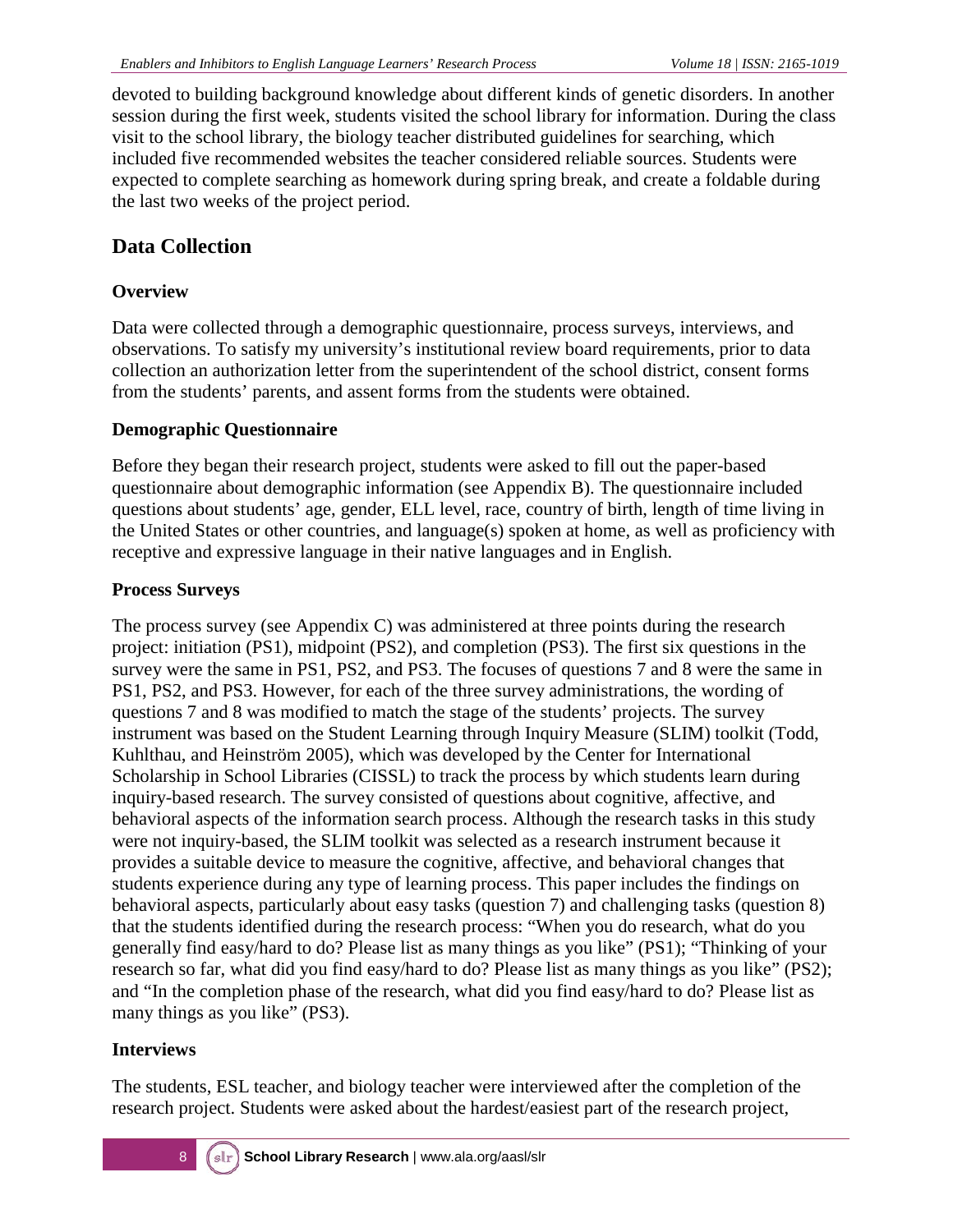assistance they wished to have had, problems caused by limited English proficiency, and prior experience with computer and research projects (see Appendix D). In the theme class, interviews were conducted individually in the school library or the conference room during the lunch period. Each interview took twenty to twenty-five minutes. In the biology classes, because of the large number of students and their tight class schedules, focus group interviews were conducted instead of individual interviews. Three groups of three to eight students in each biology class were interviewed in the laboratory's annex room while the others were doing class activities in the laboratory. Each focus group interview took fifteen to twenty-five minutes.

The teachers were asked about their experiences with ELL students during the research project and about considerations in designing a research project for ELL students (see Appendix E). Individual interviews with teachers were conducted in the teacher's office or classroom for twenty-five to thirty minutes. Besides formal interviews, during the students' research projects the teachers and I often interacted via e-mail or brief conversations on site.

Participants were given a list of interview questions, and ELL students were given a few minutes to read through the questions before the interviews began. Interviews were digitally recorded. The interviews were conducted in clear and plain English so that students of all levels of English proficiency could understand.

#### **Observations**

From the start to the completion of the project, I closely observed the students' research process and took field notes. These field notes were recorded on site at the time and supplemented with more detailed comments and questions afterward. In addition to keeping track of the curricular lessons and the research tasks of students, observations during the students' research projects mainly focused on students' individual research activities, their interactions with classmates, and interventions of teachers.

### **Data Analysis**

The participants' answers on the demographic questionnaire and three process surveys were entered in Excel spreadsheets. Categorical answers on the demographic questionnaire were coded into numbers. Open-ended answers on the process surveys (questions 7 and 8) were categorized into the coding scheme I developed, and the frequency and percentage of responses that fell into each category were calculated. Field notes from observations were documented in Microsoft Word files and organized in sequence by dates. Interview audio recordings were transcribed with the assistance of Express Scribe transcription software. I analyzed the interview transcripts by means of content analysis. Both field notes and transcripts were analyzed to corroborate the findings from the analysis of the questionnaires and process surveys.

### **Results**

### **Introduction**

This section presents the findings about the ELL students' easy and hard tasks, the types of assistance they needed and wished for, and teachers' instructional strategies while ELL students worked through a research project.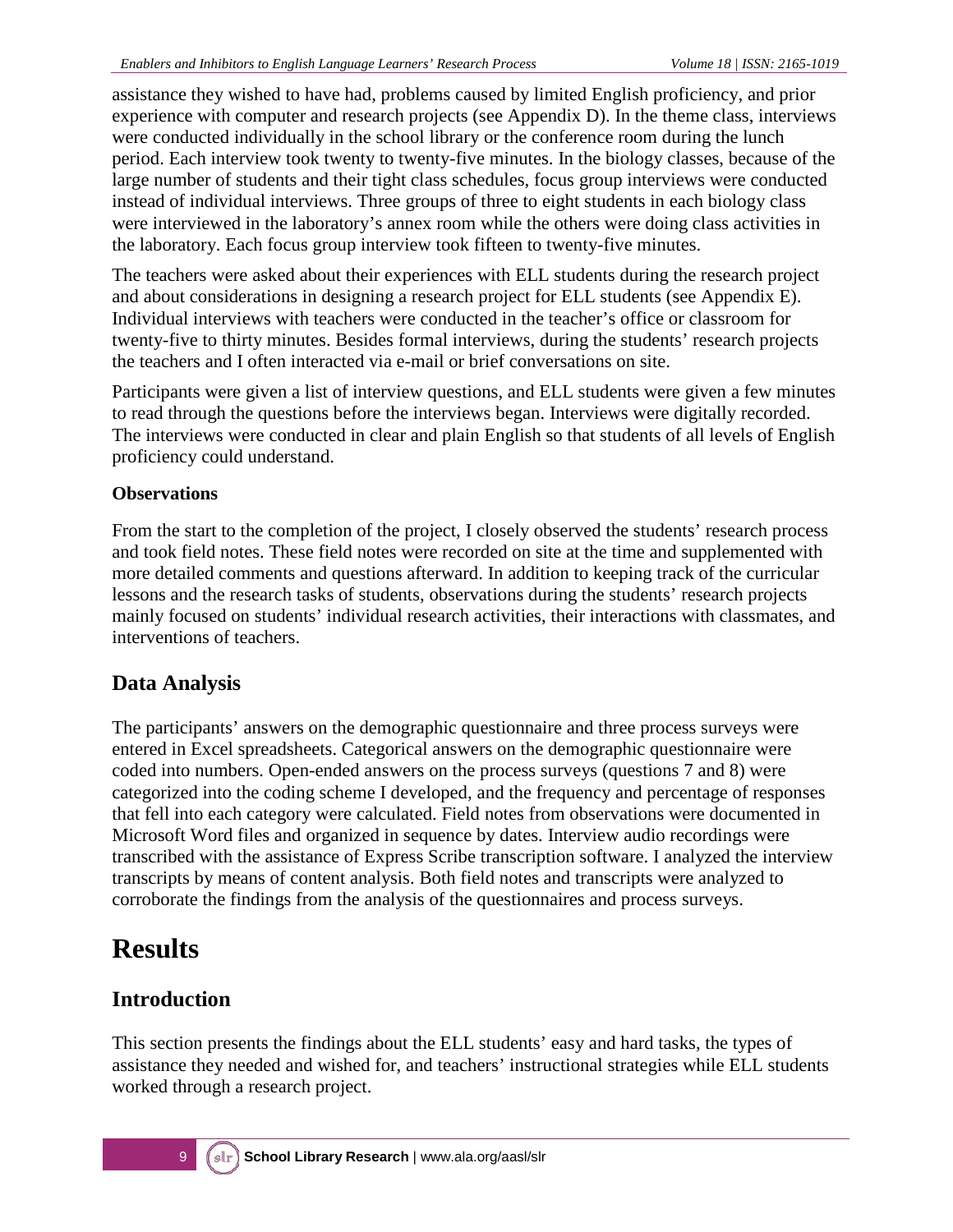#### **Easy Tasks**

#### **Overview**

Through an open-ended question on each of the process surveys and during interviews, students were asked which tasks they did during their research project were easy. Table 2 shows the results from the process surveys.

|                                  |                                       | PS1                  | PS <sub>2</sub>   | PS3                 |
|----------------------------------|---------------------------------------|----------------------|-------------------|---------------------|
|                                  |                                       | $(n=35)$             | $(n=42)$          | $(n=45)$            |
|                                  |                                       | Frequency<br>$(\% )$ | Frequency<br>(% ) | Frequency<br>$(\%)$ |
|                                  | Looking for information in<br>general | 5(14.3)              | 6(14.3)           | 16(35.6)            |
|                                  | Looking for specific<br>information   | 8(22.9)              | 19(45.2)          | 15(33.3)            |
| Information                      | Finding pictures                      | 5(14.3)              | 3(7.1)            | 3(6.7)              |
| Search<br>(ISP Stages $3-5$ )*   | Searching online                      | 9(25.7)              | 7(16.7)           | 3(6.7)              |
|                                  | Searching physical<br>materials       | 4(11.4)              | 1(2.4)            | 0(0.0)              |
|                                  | Asking people                         | 1(2.9)               | 0(0.0)            | 0(0.0)              |
|                                  | Total $\pm$                           | 22(62.9)             | 32(76.2)          | 34(75.6)            |
| Information                      | English vocabulary                    | 0(0.0)               | 0(0.0)            | 0(0.0)              |
| Comprehension                    | Math/Statistics/Science               | 0(0.0)               | 0(0.0)            | 0(0.0)              |
| $(ISP Stages 3-5)$               | Total <sup>±</sup>                    | 0(0.0)               | 0(0.0)            | 0(0.0)              |
| Information                      | Selecting                             | 0(0.0)               | 0(0.0)            | 0(0.0)              |
| Evaluation<br>$(ISP Stages 3-5)$ | Total $^{\pm}$                        | 0(0.0)               | 0(0.0)            | 0(0.0)              |
|                                  | Summarizing                           | 0(0.0)               | 4(9.5)            | 4(8.9)              |
| <b>Information Use</b>           | Organizing                            | 0(0.0)               | 4(9.5)            | 4(8.9)              |
| (ISP Stage 6)                    | Writing                               | 2(5.7)               | 1(2.4)            | 5(11.1)             |
|                                  | Total <sup><math>±</math></sup>       | 2(5.7)               | 9(21.4)           | 11(24.4)            |
| Others                           |                                       | 6(17.1)              | 8(19.0)           | 5(11.1)             |
| No Response                      |                                       | 4(11.4)              | 1(2.4)            | 3(6.7)              |

Table 2. Frequency and percentage for easy tasks.

\* ISP Stage 1–Initiation; Stage 2–Selection; Stage 3–Exploration; Stage 4–Formulation; Stage 5– Collection; Stage 6–Presentation.

<sup>±</sup> Totals may not be identical to the sum of the values because some students identified more than one task as being easy.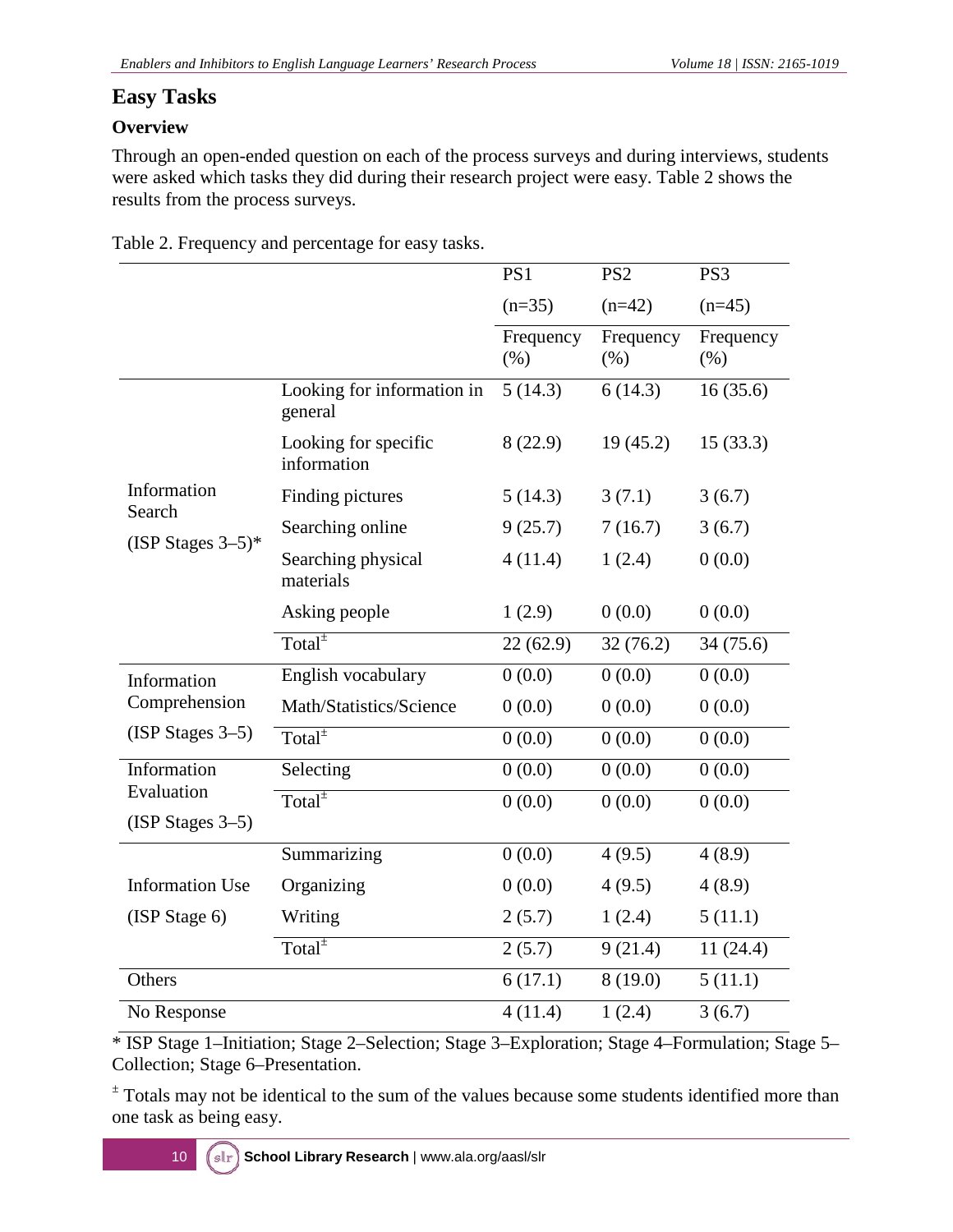#### **Information Search (ISP Stages 3–5)**

When students were asked what they generally find easy to do in their research (PS1), twentytwo students (62.9 percent) said something that fell within the "Information Search" category. Among them, nine students (25.7 percent) perceived searching online as an easy task. Students said, "For mostly projects, I search in Google and get information" (s7), and "I like looking for information in the Internet more than looking in books" (s38). Eight students (22.9 percent) found it generally easy to find specific information. Students said, "It's easy to look out the details sometimes" (s28), and "[I found it easy to] answer the shortest questions" (s4). Five students (14.3 percent) considered it easy to find general information.

When they reflected on their research experience at the midpoint and completion of the research project, in PS2 thirty-two students (76.2 percent) and in PS3 thirty-four students (75.6 percent) reported that they found it easy to access and locate information. Among them, in PS2 nineteen students (45.2 percent) and in PS3 fifteen students (33.3 percent) said they could locate specific information without difficulty. Students said, "Something that I found easy it was to find the definition or the meaning of red-green color blind" (s42), and "I could find easy an introduction of sickle cell disease and causes" (s22). In PS2 six students (14.3 percent) and in PS3 sixteen students (35.6 percent) found it easy to look for general information. At no point in the research process did any student mention a task related to "Information Comprehension" or "Information Evaluation" as being an easy task.

#### **Information Use (ISP Stage 6)**

Before they started the research project (in PS1) only two students (5.7 percent) perceived tasks within "Information Use" as being easy. In contrast, when they reflected on their research experience in PS2 nine students (21.4 percent) and in PS3 eleven students (24.4 percent) found it easy to use information. Students who answered that "Information Use" was easy were mostly from the advanced or the intermediate group. Some students in the theme class felt it easy to make note cards and an outline and to write a paper based on the outline. In the interviews, students said, "Making note cards was easy, because on every topic, we had to make a note card, and I found a lot of topics in Family Connection, and that was easy for me to do" (s7), and "The outline was easy because when you have the note cards, it's easier just to organize the information" (s5), and "The essay, because with the outline, I just have to copy the draft and put some more details" (s3).

#### **Other Responses**

Students' answers that did not match any of the four categories—Information Access, Information Comprehension, Information Evaluation, or Information Use—were classified into "Others." A few students misunderstood the question and listed their easy topics such as sports, history, and computer use. Most answers in this category were about decorating the final products, which was required in the biology classes: "I find easy to make the foldable, I find easy to organize it, decorate it, and make it look good" (s32). A beginning-level ELL student said in PS2, "Nothing [was easy], because I have to think about my project I know a little" (s39).

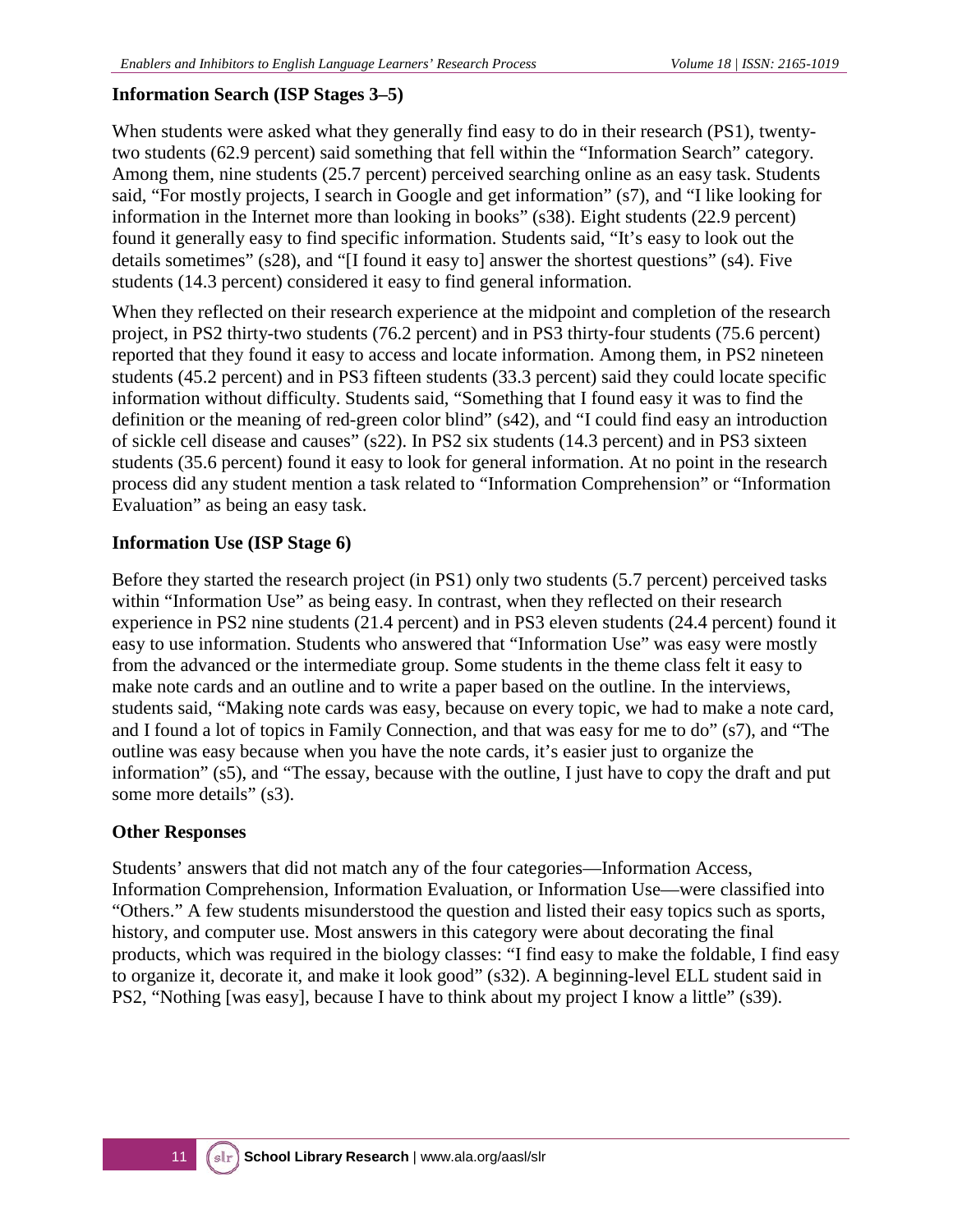#### **Difficult Tasks**

#### **Overview**

Through an open-ended question on each of the process surveys and during interviews students were asked which tasks they did during their research project were difficult. Table 3 shows the results from the process surveys.

| Table 3. Frequency and percentage for difficult tasks. |  |  |
|--------------------------------------------------------|--|--|
|                                                        |  |  |

|                                  |                                       | PS1                  | PS <sub>2</sub>   | PS3               |
|----------------------------------|---------------------------------------|----------------------|-------------------|-------------------|
|                                  |                                       | $(n=35)$             | $(n=42)$          | $(n=45)$          |
|                                  |                                       | Frequency<br>$(\% )$ | Frequency<br>(% ) | Frequency<br>(% ) |
|                                  | Looking for information in<br>general | 3(8.6)               | 4(9.5)            | 0(0.0)            |
| Information                      | Looking for specific<br>information   | 9(25.7)              | 12(28.6)          | 18(40.0)          |
| Search                           | Finding pictures                      | 1(2.9)               | 3(7.1)            | 2(4.4)            |
| $(ISP Stages 3-$                 | Searching online                      | 0(0.00)              | 1(2.4)            | 0(0.0)            |
| $(5)^*$                          | Searching physical<br>materials       | 0(0.00)              | 1(2.4)            | 1(2.2)            |
|                                  | Asking people                         | 0(0.00)              | 0(0.00)           | 0(0.0)            |
|                                  | Total $\overline{ }$                  | 13(37.1)             | 18 (42.9)         | 20(44.4)          |
| Information                      | English vocabulary                    | 5(14.3)              | 0(0.0)            | 3(6.7)            |
| Comprehension                    | Math/Statistics/Science               | 2(5.7)               | 2(4.8)            | 0(0.0)            |
| $(ISP Stages 3-5)$               | $\overline{\text{Total}^{\pm}}$       | 6(17.1)              | 2(4.8)            | 3(6.7)            |
| Information                      | Selecting                             | 7(20.0)              | 1(2.4)            | 3(6.7)            |
| Evaluation<br>$(ISP Stages 3-5)$ | Total <sup>±</sup>                    | 7(20.0)              | 1(2.4)            | 3(6.7)            |
|                                  | Summarizing                           | 5(14.3)              | 9(21.4)           | 11(24.4)          |
| <b>Information Use</b>           | Organizing                            | 1(2.9)               | 3(7.1)            | 2(4.4)            |
| (ISP Stage 6)                    | Writing                               | 0(0.0)               | 1(2.4)            | 3(6.7)            |
|                                  | $Total^{\pm}$                         | 6(17.1)              | 11(26.2)          | 14(31.1)          |
| Others                           |                                       | 7(20.0)              | 11(26.2)          | 9(20.0)           |
| No Response                      |                                       | 5(14.3)              | 2(4.8)            | 3(6.7)            |

\* ISP Stage 1–Initiation; Stage 2–Selection; Stage 3–Exploration; Stage 4–Formulation; Stage 5– Collection; Stage 6–Presentation.

± Totals may not be identical to the sum of the values because some students identified more than one task as being difficult.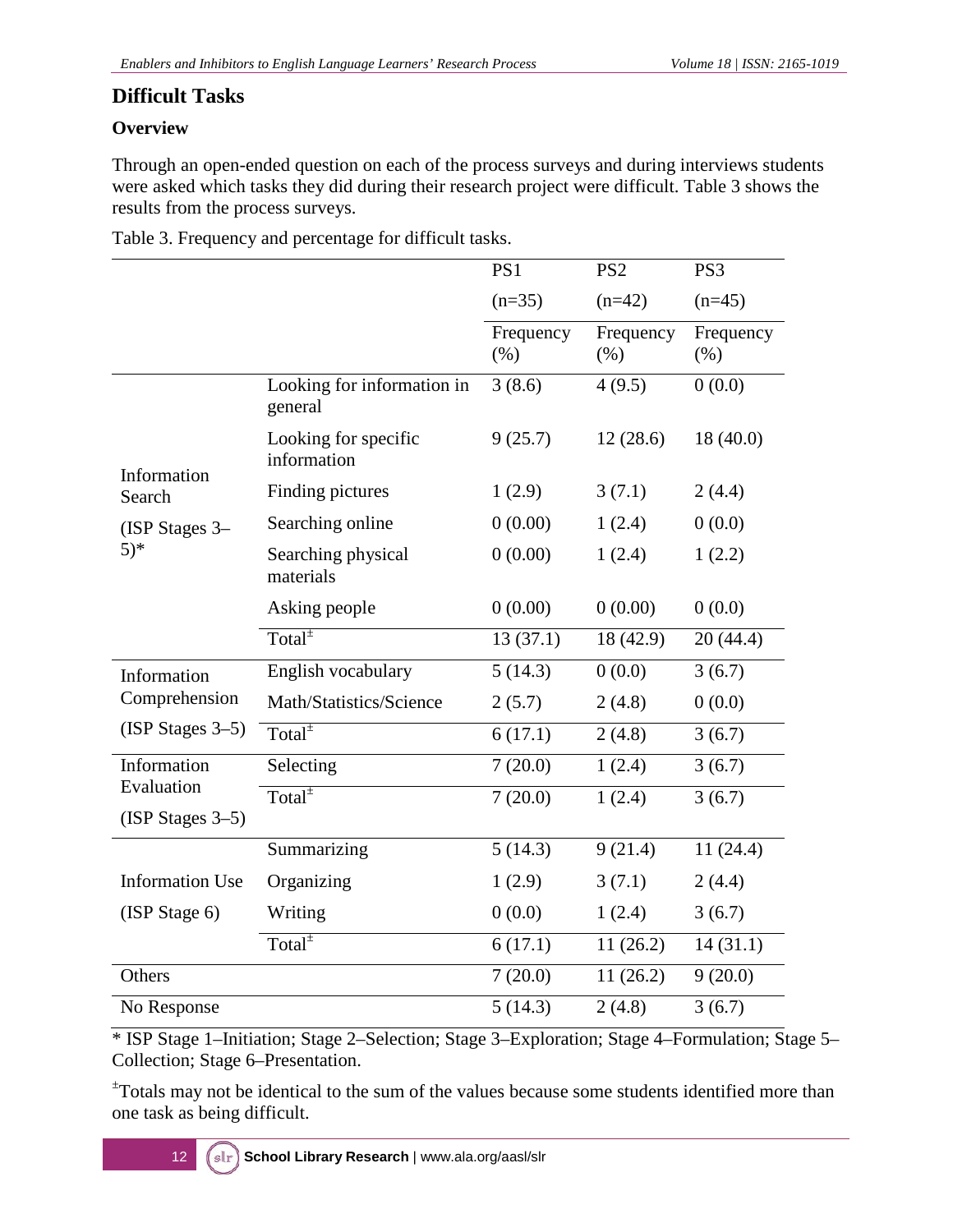#### **Information Search (ISP Stages 3–5)**

In PS1 thirteen students (37.1 percent) considered it generally difficult to access and locate information. Among them, three students (8.6 percent) considered it difficult to look for information in general. They said, "[It was] wasting time researching when I don't really know where to find the information" (s4), and "It's hard to find more information about the topic which I am supposed to do" (s28). Nine students (25.7 percent) considered it generally difficult to look for specific information. A student in the biology classes said, "When I have to look for something really specific, and it takes me some time to do it" (s25).

In PS2 four students (9.5 percent) reflected that it had been difficult to look for information in general. Twelve students (28.6 percent) reported experiencing difficulties in finding specific information. A student in the biology classes said, "Getting information in my language first, finding pictures to understand, then, getting information in English will be much easier" (s18).

In PS3 no one mentioned looking for information in general as being a difficult task. However, eighteen students (40.0 percent) had difficulties in finding specific information. Students said, "It was hard to find information about the financial aid and how to apply for scholarships" (s7), and "The hard thing to do was to find some specific information, like what kind of bacteria causes what kind of disease" (s19).

During the interviews, students said that they had difficulties searching when they encountered words they could not understand. In general, most of the participating students needed help with hard vocabulary, and they typically turned to their teacher or online dictionaries for assistance. This challenge occurred for two reasons: lack of English vocabulary in general and lack of background knowledge on their topic.

Some students in the theme class answered that making note cards was the hardest part of the research process. While looking for information, students were required to make note cards for key information by filling out the plain side of a note card with bibliographic information and filling out the lined side of the note card with a title question, all applicable W questions (who, what, where, when, why, how), and answers in their own words. Finding specific information from the resources as answers for W questions was reported to be challenging.

A student in the theme class said that extensive searching about one topic was the most challenging because he had never conducted a research project before. He said, "Finding the information on the same topic, on one topic, in the same website was a little bit hard…because I've never searched a lot about one topic. …I didn't have a lot of experience" (s7).

Using their native languages, students sometimes entered queries on search engines, such as Google and those from their native countries, and on familiar websites such as YouTube. Then, once students understood the information in their first languages, they used that knowledge to search for and understand information in English. However, they tended not to cite the materials in their native languages in their final products. The ESL teacher in the theme class noticed that students used their own languages and looked for schools in their countries but did not include these findings in their final paper.

#### **Information Comprehension (ISP Stages 3–5)**

In PS1 six students (17.1 percent) answered that it was generally difficult for them to understand English vocabulary or math/statistics/science during a research project. In PS2 two students (4.8 percent) found understanding math/statistics/science difficult. In PS3 three students (6.7 percent) had difficulties with English vocabulary, a decrease from PS1 but an increase from PS2.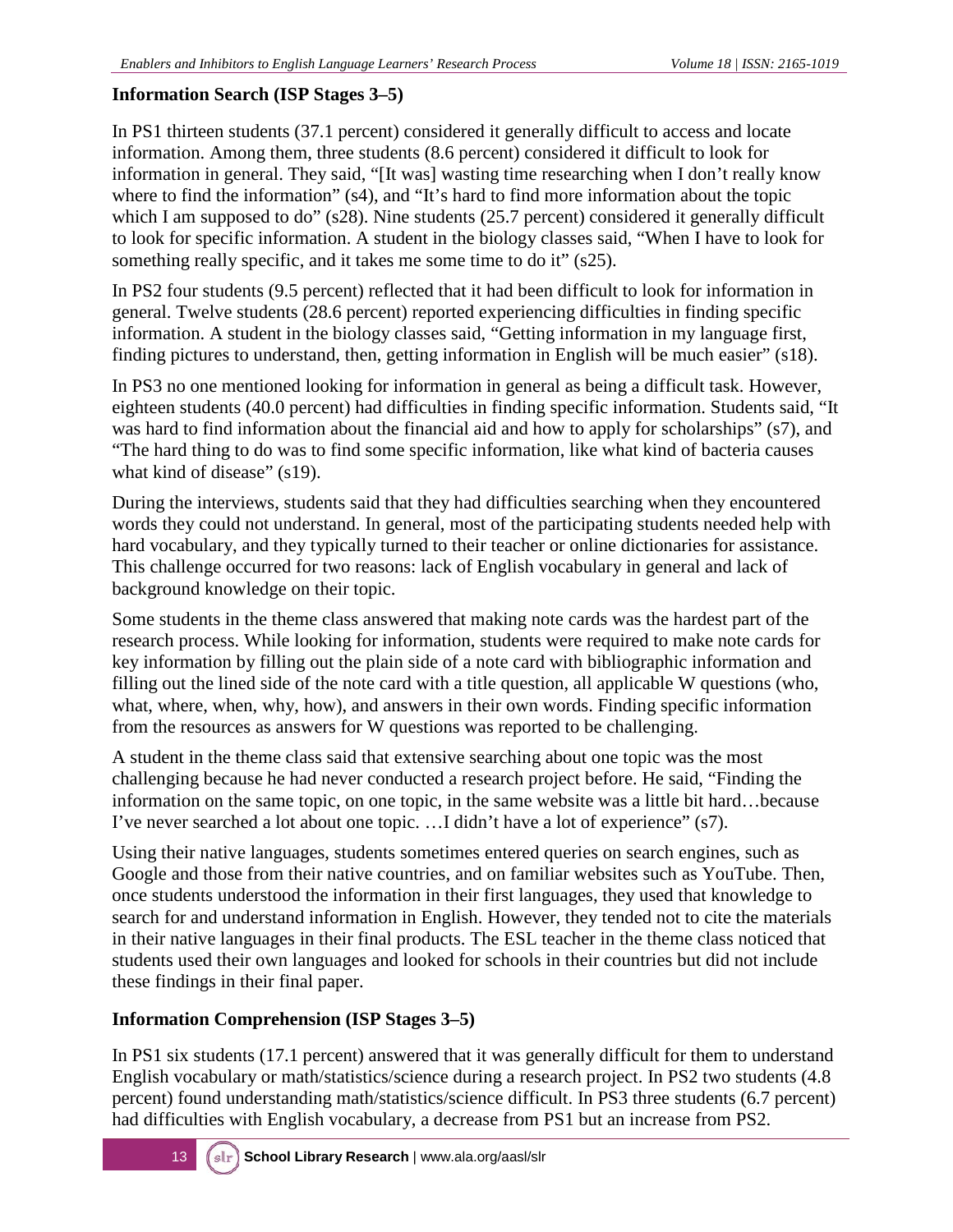#### **Information Evaluation (ISP Stages 3–5)**

In PS1 seven students (20.0 percent) mentioned that it was generally difficult to select "the most important," "correct," or "appropriate" information when they found a lot of information. Among them, six students (17.1 percent) were from the advanced or the intermediate group, and only one was from the beginning group. In PS2 one student (2.4 percent) and in PS3 three students (6.7 percent) mentioned that they had difficulties selecting information during the research project. A student said, "I find hard to choose the appropriate material. I have it but not sure about it" (s20).

In the interviews students said that they chose information for their project with the instant help of their teachers; however, they did not know what they needed to consider in evaluating information. Some of them had their own criteria to select information. They said, "I am looking [at] different websites and they have the same things. So the repeated information is important" (s40), and "There is like some pages, they give you information but it's not enough. But other ones like they have a lot of information" (s49).

#### **Information Use (ISP Stage 6)**

Students had difficulties putting the information into their own words: five students (14.5 percent) in response to PS1, nine students (21.4 percent) in response to PS2, and eleven students (24.4 percent) in response to PS3. Students in the biology classes expressed more difficulty summarizing information than those in the theme class because paraphrasing the biological information they found was challenging for them. Students often asked the biology teacher for help summarizing the information and putting it into their own words. Some students felt organizing information was hard: one student (2.9 percent) in response to PS1, three students (7.1 percent) in response to PS2, and two students (4.4 percent) in response to PS3. A student in the biology classes said, "I think the hardest part is classify the ideas. I don't know what to put first, what could be the order" (s25).

In PS2 one student (2.4 percent) and in PS3 three students (6.7 percent) felt that writing was difficult. More specifically, explaining the pictures and starting to write the paper were challenging for them. A student in the theme class said that developing an outline into full sentences and paragraphs was the most challenging part because of spelling and grammar. To avoid plagiarism and use of the automatic spell-checking function, the ESL teacher asked students to make a handwritten draft and then type it on the computer.

A student in the theme class answered, "Writing an essay is easy, because with the outline I just have to copy the draft and put some more details" (s3), and another commented that the outline was easy "because when you have the note cards, it's easier just to organize the information" (s5). These responses suggest that students needed two prerequisites to smoothly proceed to the next step of the writing process: writing skills, and complete and well-done work from the previous research steps (i.e., making note cards, creating an outline, and drafting the paper).

#### **Other Responses**

Some students in the theme class answered that they had difficulties making a decision about their career plan beyond completion of the research project. A student said, "It was hard to decide which college is better for me" (s7), and another said, "[It's hard to] think how I am going to pay my college" (s3). Some students answered that nothing was difficult to do. A few students in the biology classes said that decorating was the hardest task.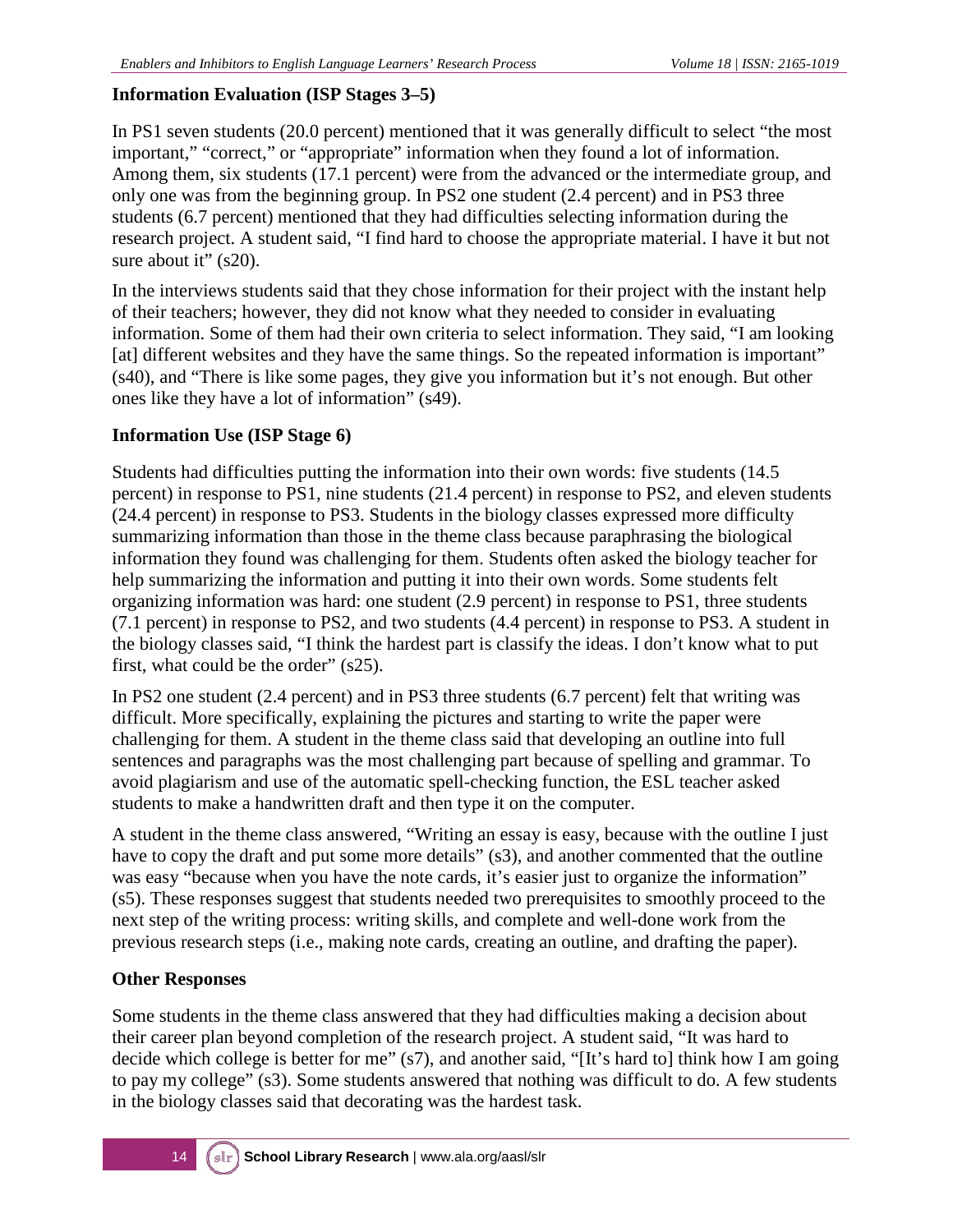#### **Assistance ELL Students Need**

#### **Introduction**

In the interviews the students were asked what types of assistance they wished to have had during their research process.

#### **Someone Who Knows about the Topic**

For most of the students, their teacher was the only person from whom they could get help with their research project. To reduce the challenges they encountered throughout the research project, they wished they had had someone who knew about their topic. Students sometimes talked to classmates who spoke the same native language as they did and helped each other in their native language. However, students had very limited time to talk with one another about their research because each of them had a different class schedule and had to move to another classroom after the class in which the research project was assigned. In another period or after school, some students sought help from teachers who spoke their native languages. One student in the theme class (s9) said he could ask his parents questions related to the project in Spanish. Even though his parents did not know exactly what the college system in the United States is like, because they had studied in college in their own country they could explain the college system in that country. Also, he could ask his uncle, a current college student in the United States, vocabulary questions. However, s9 was the only student of ten in the theme class who could get help with the research project at home.

For the rest of the students in the theme class, although they talked to their parents and siblings about their research, no help was available outside of the classroom. Most students in the biology classes also could not get help at home. A few students said that their parents explained the genetic disorder disease to them in Spanish. It seemed that it was harder for parents to help their children with their research projects when the research topic is not related to universal subjects (such as health issues), but, instead, is related to the system in the United States (such as career and college education).

#### **Finding and Evaluating Information**

Students needed help finding and evaluating information. Many students had difficulties finding specific information. A student in the theme class said, "I think I got most things I need to know, but sometimes, it's very hard to find like very detail, like for example, like how the college, what does the college require from high school, for example like GPA. Sometimes that's hard to find" (s6). Also, students needed help with deciding what information was more appropriate to use for their project. Students in the biology classes said, "I want somebody to teach me what information is important" (s40), and "I wish I knew the websites a little bit better so that I can know which one gives me the best information" (s33). Students in the theme class valued the orientation session on the Family Connection database offered by a school counselor in the guidance department.

One student in the biology classes mentioned her previous research experience with the assistance of a school librarian: "I wish I had the school librarian help because last time when I did the project, they really helped us how to do it online and which website to choose because sometimes people posted some weird stuff so you cannot put it on a school project. So I wish I had the librarian, the school librarian, help me" (s15).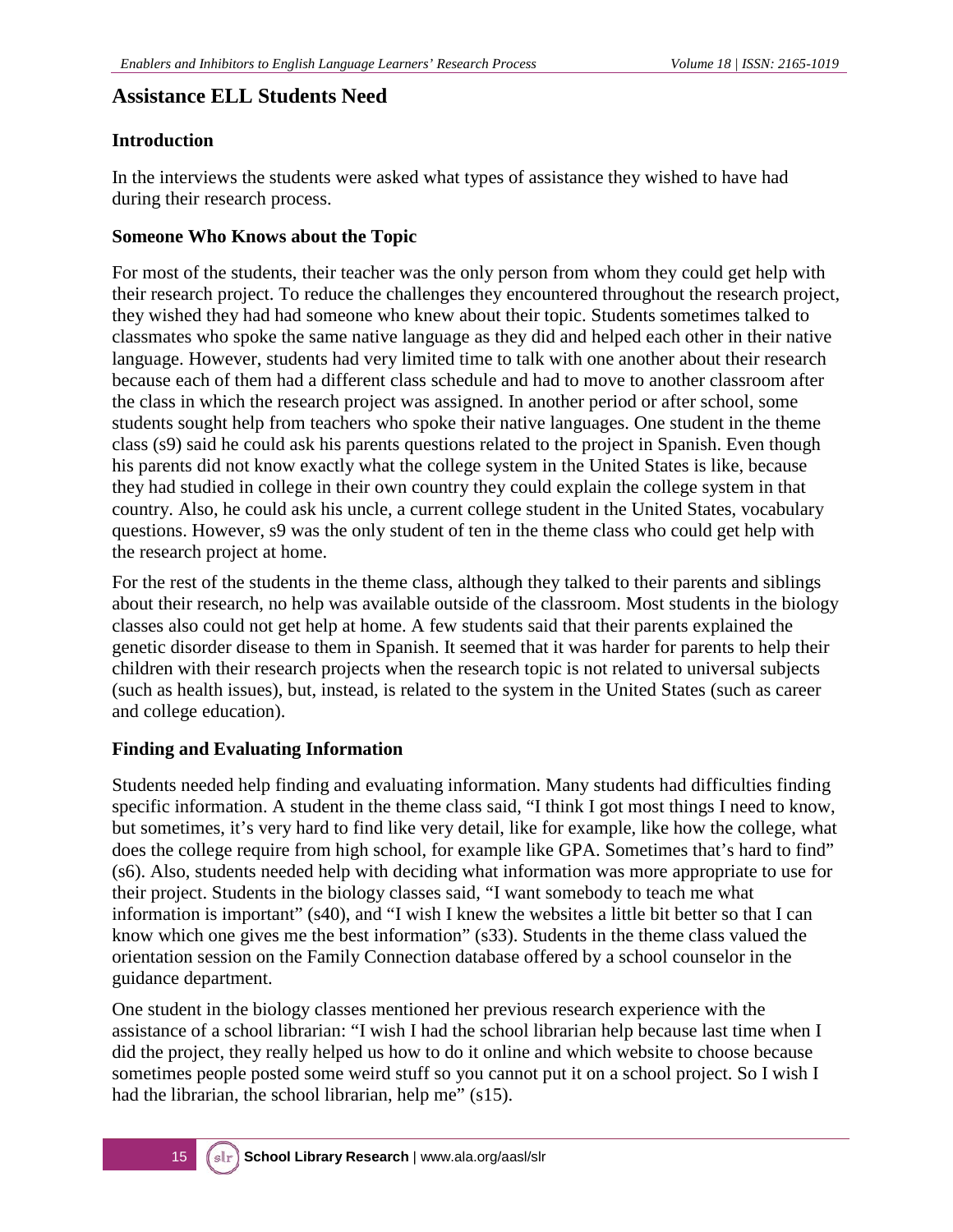Most students in this study predominantly used Web resources for their project. Although the ESL teacher in the theme class provided some print materials for her students, students did not look for print materials by themselves. A student in the biology classes said, "I would like more help with the books to have more information because most information I had found was from the Internet. I didn't use books" (s26).

#### **Vocabulary and Pronunciation**

Students needed help with vocabulary and pronunciation. Besides asking teachers for help, they looked up the words in online dictionaries, such as onlinedictionary.com, and used translation websites, such as freetranslation.com. A student said, "In school I asked Ms. A., and at home I went to dictionary.com. It's the only way I can pronounce, I can know how to pronounce it" (s7). Although students used the computer to get help with vocabulary and pronunciation, they wished to get the information more quickly from someone who could help them.

#### **Background Knowledge**

Students in the biology classes spent only two class periods on an overview of twenty-eight different genetic disorders; in contrast, those in the theme class spent a week building vocabulary and background knowledge. In the interviews, students in the biology classes mentioned that they wished the teacher had explained their diseases in greater detail so that they started the research project with more background knowledge.

#### **Sufficient Time**

Students wished they had had more time for the research project. A student (s19) in the biology classes said that having a partner would have helped him to finish the project on time.

#### **Sample Papers**

A student (s4) in the theme class answered that seeing a sample research paper by a person who had successfully completed the same research project would have been helpful.

#### **Instructional Strategies**

#### **Overview**

The ESL teacher and the biology teacher were interviewed about their experiences while working with ELL students during the research projects and about the instructional strategies they used to help the students. They concurred that most students were greatly challenged by the scope of the research project and had difficulties proceeding from one stage to the next within a complicated research process. In addition, the fact that students were doing the project in English provided another challenge for the students. The biology teacher said that "reading large amounts of material in English" and "putting it into their own words" would be most challenging for ELL students. In table 4 the instructional strategies that the teachers used for ELL students are summarized in alignment with Kuhlthau's ISP stages.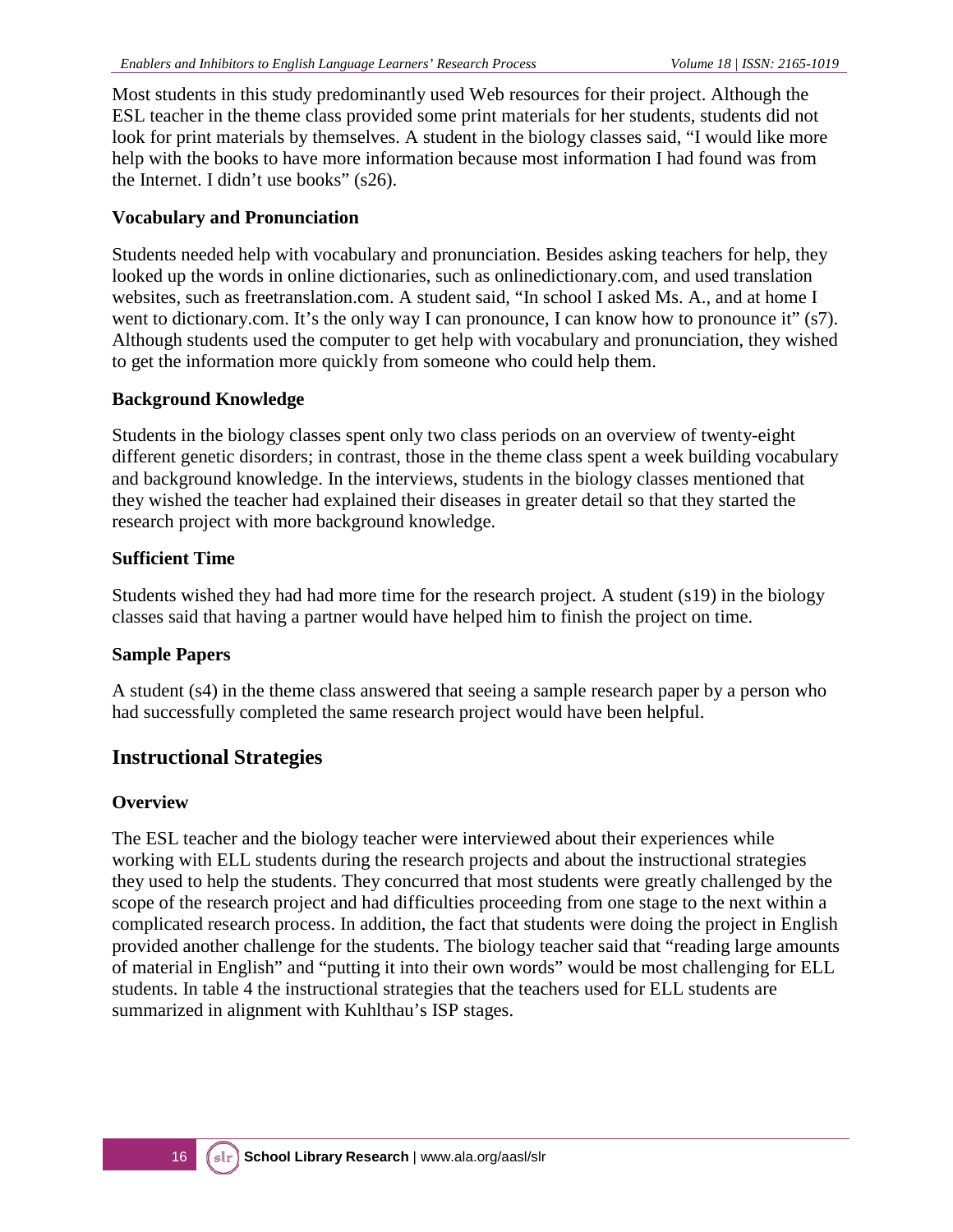Table 4. Instructional strategies for ELL students.

|                                         | <b>Instructional Strategies</b>                                                                               |  |  |  |  |  |
|-----------------------------------------|---------------------------------------------------------------------------------------------------------------|--|--|--|--|--|
|                                         | Building language skills (reading and writing)                                                                |  |  |  |  |  |
|                                         | Building background knowledge (vocabulary and concepts) on the<br>research assignment topic                   |  |  |  |  |  |
| Prior to Research                       | Overviewing research steps                                                                                    |  |  |  |  |  |
|                                         | Additional time and effort needed by lower-level ELL students for<br>more vocabulary and knowledge background |  |  |  |  |  |
|                                         | Assigning a research project that will be interesting or important to<br>students and relevant to their lives |  |  |  |  |  |
| <b>Task Initiation</b>                  | Flexibility of ESL curriculum                                                                                 |  |  |  |  |  |
| (ISP Stage $1$ )*                       | Using a simple rubric that is given to students                                                               |  |  |  |  |  |
|                                         | Showing examples of the final product done by previous students                                               |  |  |  |  |  |
| <b>Topic Selection</b>                  | Showing visuals to help students choose and be motivated by a topic                                           |  |  |  |  |  |
| (ISP Stage 2)                           | Providing a list of possible topics, especially to lower-level ELL<br>students                                |  |  |  |  |  |
|                                         | Supporting lack of previous technological experience (often<br>unavailable in their own countries)            |  |  |  |  |  |
| <b>Information Search</b>               | Assisting in searching and using print materials                                                              |  |  |  |  |  |
| $(ISP Stages 3-5)$                      | Assisting in finding or choosing research materials at their reading<br>levels                                |  |  |  |  |  |
|                                         | Suggesting sites and key words for searches                                                                   |  |  |  |  |  |
|                                         | Allowing students to research in their own language                                                           |  |  |  |  |  |
|                                         | Assisting in summarizing the information and putting it into their<br>own words                               |  |  |  |  |  |
| <b>Information Use</b><br>(ISP Stage 6) | Guiding students as they create note cards, an outline, and a draft<br>paper as mid-products                  |  |  |  |  |  |
|                                         | Providing instructions for citing sources and avoiding plagiarism                                             |  |  |  |  |  |
|                                         | Seating students with classmates who speak the same native language<br>as they do                             |  |  |  |  |  |
|                                         | Encouraging students with higher-level English proficiency to assist<br>lower-level students                  |  |  |  |  |  |
| General<br>$(ISP Stages 1-6)$           | Collaborating with ESL teachers to obtain a clearer sense of the<br>lower-level students' English proficiency |  |  |  |  |  |
|                                         | Being flexible in grading for lower-level ELL students                                                        |  |  |  |  |  |
|                                         | Repeatedly restating the written directions and rephrasing as needed                                          |  |  |  |  |  |
|                                         | Practicing research steps                                                                                     |  |  |  |  |  |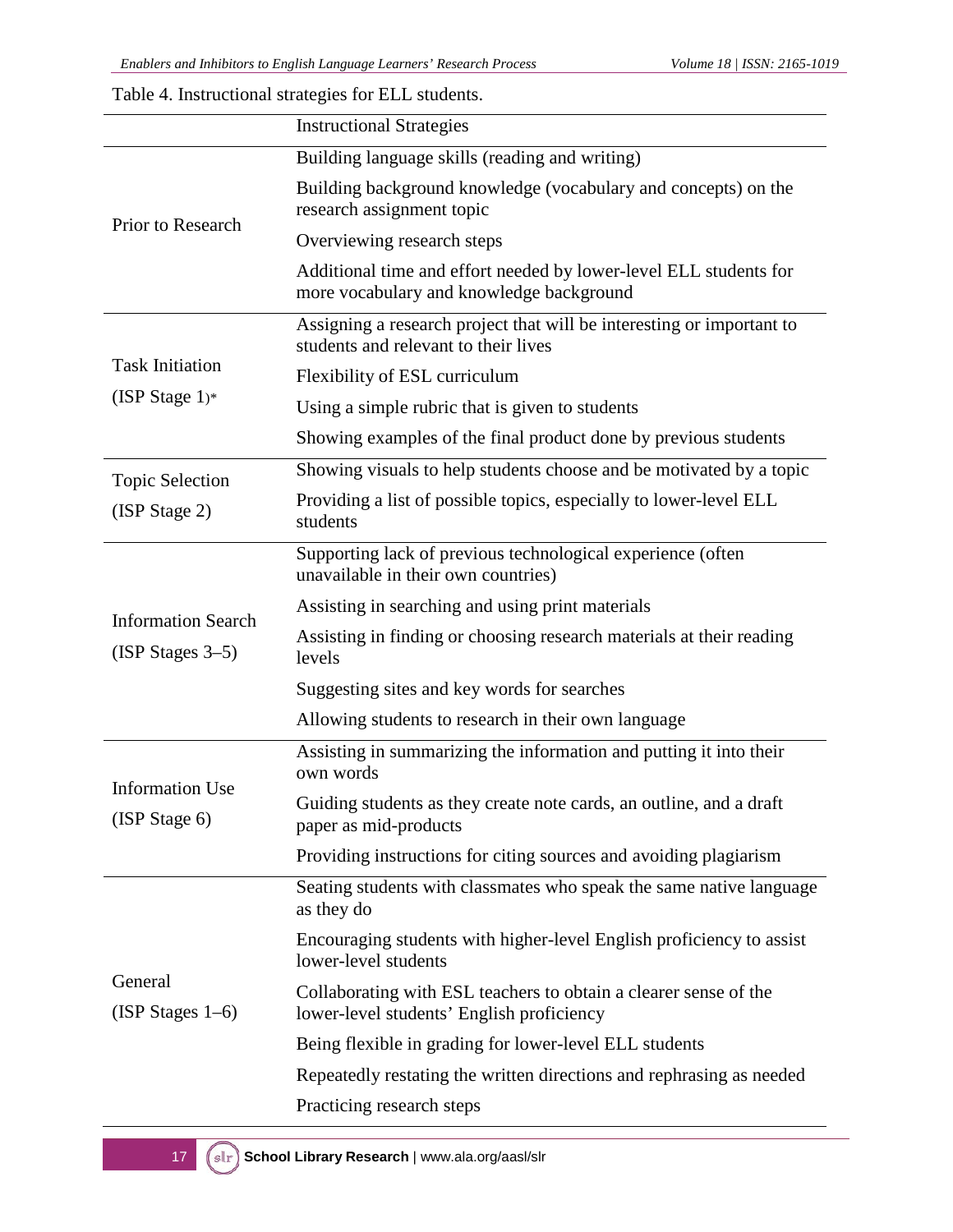\* ISP Stage 1–Initiation; Stage 2–Selection; Stage 3–Exploration; Stage 4–Formulation; Stage 5– Collection; Stage 6–Presentation.

#### **Prior to Research**

During the interview the ESL teacher explained that ELL students need a lot of background knowledge about their topics before beginning their research projects. ELL students need to build vocabulary, develop concepts on the topic, learn the reading and writing skills, and become familiar with all the research steps. The ESL teacher emphasized that vocabulary development is one of the most important things because without that foundation students cannot understand what teachers try to teach them about the project. Therefore, teachers must first help students acquire the relevant vocabulary so that students will understand lessons on the research process and will be able to find and assess information for their projects. The background knowledge and language of each research step, for example what "works cited" means, should be built before students attempt the step. This practice helps to reduce ELL students' load while dealing with a complicated research process in a language they are learning.

The ESL teacher said that lower-level classes in particular need to learn more vocabulary for the research project than do higher-level classes. Therefore, for the whole research process a lowerlevel class might take six weeks, but a higher-level class might take only three to four weeks. The ESL teacher also reported that when she tries to use the students' background knowledge for class activities and the research project, discerning the students' prior knowledge is difficult in lower-level classes because of the language barrier. Especially when the student speaks a language the teacher does not speak, the ESL teacher needs more time to figure out the student's background knowledge on a topic.

#### **Task Initiation (ISP Stage 1)**

Due to the challenges of a complex research process and the students' lack of English proficiency, the teachers considered it very critical to help students maintain their interest and focus on the research project. The ESL teacher mentioned that a specific, well-defined topic was a key component of the ESL research project. For students to stay focused on a research project, both teachers chose a research project topic that was interesting or important to students and related to their lives. The ESL teacher explained that while subject teachers focus on the curriculum and have to cover certain topics in regular classes, ESL teachers focus on teaching language skills and, thus, have more freedom to select topics.

The biology teacher said that when she explained the research project to students during the initiation stage, she distributed and reviewed a simple rubric so students could understand her expectations and could use the rubric as a final checklist before turning in the project; she also showed examples of the final product created by previous students.

#### **Topic Selection (ISP Stage 2)**

The biology teacher mentioned that the stage of topic selection should be carefully designed in a research project for ELL students. During the first two days of the research project, she used PowerPoint slides as she presented an overview of different kinds of genetic disorders. This overview was intended not only to build background knowledge on the topic but also to help students be motivated by the visuals to choose their own topics. The students in the biology classes were supposed to pick as their research topic one disease from a list of genetic disorders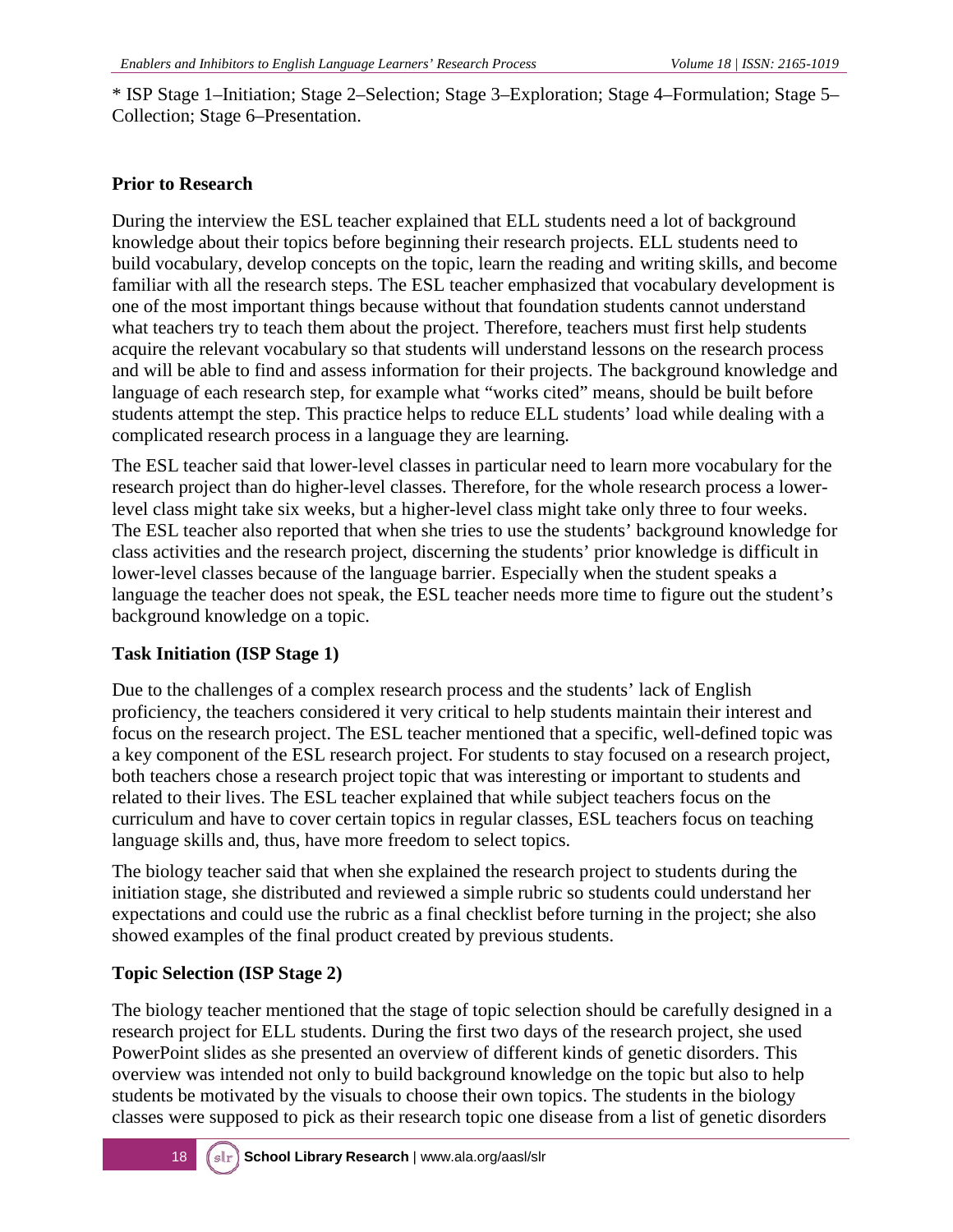provided by the biology teacher. The ESL teacher did not provide a list of possible topics for the theme class; however, she gives students a list of specific topics in lower-level classes because she knows which topics are easier for their language level. Because each student is allowed to select a research topic of interest from the prepared list, students work with topics that they can handle. Therefore, students do not become discouraged and remain focused and interested in the research project.

#### **Information Search (ISP Stages 3–5)**

Both teachers stated that most ELL students did not have trouble finding information on the Web. The ESL teacher said that most of her students were used to using the computer to keep in touch with what was going on in their cultures. She said, "They want to know what's going on in their country, so they know how to find things. They know how to find the Chinese website, and they know how to find the Pakistani newspaper on the computer. I don't know how they do it, but they know." She was especially surprised to see how quickly the students learned how to use Family Connection, which was the main resource for the theme class project. She explained that it seemed that students were able to use Family Connection easily because 1) it was very similar to Facebook or Myspace, both of which the students were familiar with, 2) it provided options to be clicked for searching, eliminating the need to enter key words, and 3) it had a lot of visuals and videos in non-English languages. She had only one student who had problems with searching for information on the computer because he had never used a computer or had Internet access in his country. Although he quickly learned how to manipulate the computer, he initially needed special help with searching. Also, she pointed out that the students might experience more difficulty with print materials than online sources; she came to this conclusion because even though she provided students with magazines or books, and most of the students read them, students did not cite the printed materials as frequently as they did online resources.

The biology teacher also mentioned, "One thing that seems to keep them on the same playing field as the English-speaking students is many of the ELL students are adept at computer use." However, she recognized that ELL students with low English language proficiency tended to use the first site they found without searching more or used only one site for their research. She also mentioned that ELL students had more requests than native English-speaking students for oneon-one help during research time in the school library. The biology teacher said that many of the same problems students encounter as they acclimate to a new culture, new country, new school, and new lifestyle would also apply to their information-seeking abilities. She mentioned that teachers should assist ELL students in finding or choosing research materials at a reading level appropriate for their English reading abilities, suggest sites and key words for searching, and allow students to research in their own language and then translate.

#### **Information Use (ISP Stage 6)**

Both teachers provided concrete instruction on the required elements of the research project. The biology teacher offered students assistance in summarizing information and putting it into their own words as bulleted statements. The ESL teacher guided students through the process of creating note cards, an outline, and a draft, intermediate products that helped students summarize and organize the information they found. She also taught students how to cite sources and avoid plagiarism.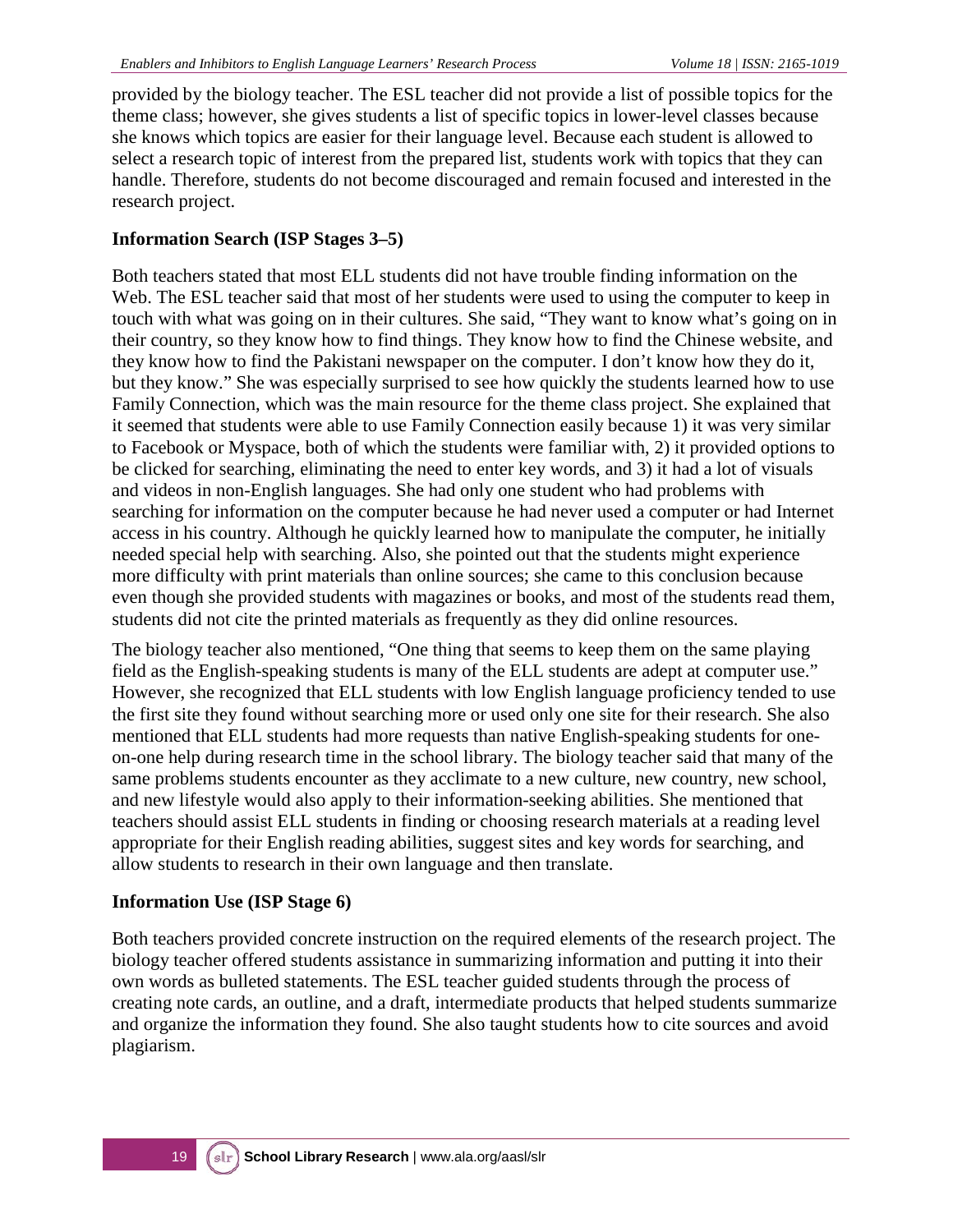#### **General (ISP Stages 1–6)**

Both teachers encouraged students to interact with classmates who spoke the same native language. The biology teacher taught students with various ELL levels in the same classroom. To support lower-level ELL students, the biology teacher allowed and encouraged higher-level students to assist lower-level students. She sometimes asked ESL teachers about the lower-level students to get a clearer sense of their English language proficiency level and considered the students' lower ELL level when she graded their work. The biology teacher also restated written directions repeatedly and rephrased them as needed. She seated together students who spoke the same native language so that they could help each other in their native language during class. The students in the theme class tended to voluntarily sit next to classmates who spoke the same native language, even though the ESL teacher did not require them to do so.

### **Discussion**

#### **Information Behaviors of ELLs**

When they reflected on their research experience at the project's midpoint and upon completion, about three-quarters of the ELL students reported that they could easily find information. Teachers also thought that their students had sufficient skills to search online. Searching could be easy for some of the students in the theme class because Family Connection provided options for students to click for searching without typing key words, and also showed visuals and videos in non-English languages. In the biology classes giving students guidelines for searching and a list of recommended websites seemed to be helpful. It was observed that, to find answers to the questions in their research assignment, the biology students typed natural-language questions into search boxes in Google or on the recommended websites. Nevertheless, at the midpoint of the research project 42.9 percent and at the conclusion 44.4 percent of the participating students reflected that searching and finding information was difficult. Among these two groups, a majority reported that looking for specific information was particularly hard. This challenge was triggered mainly by a lack of English vocabulary in general and a lack of background knowledge on their topic.

No one mentioned tasks in the "Information Comprehension" or "Information Evaluation" categories as being easy for research in general, nor for the specific research project in which they were involved. However, some students started the research project with the fear that information would be generally hard to understand (17.1 percent) and evaluate (20.0 percent) for research, although fewer students expressed difficulties with those tasks at the midpoint and completion. Perhaps students did not consider information evaluation to be a difficult task because they had instant help from their teacher during the research project; students were not required to learn how to evaluate and select information.

Summarizing the information and putting it in their own words was considered challenging by many students. Students in the intermediate and advanced levels tended to consider using information easier than did those in the beginning level. Students' writing skills and their work products from previous research steps, such as note cards, an outline, and a draft, enabled them to efficiently organize information.

Among the ISP's six stages, neither task initiation nor topic selection was mentioned as easy or challenging. Perhaps students perceive the research process mainly as searching and writing. Another reason task initiation and topic selection were not mentioned could be the fact that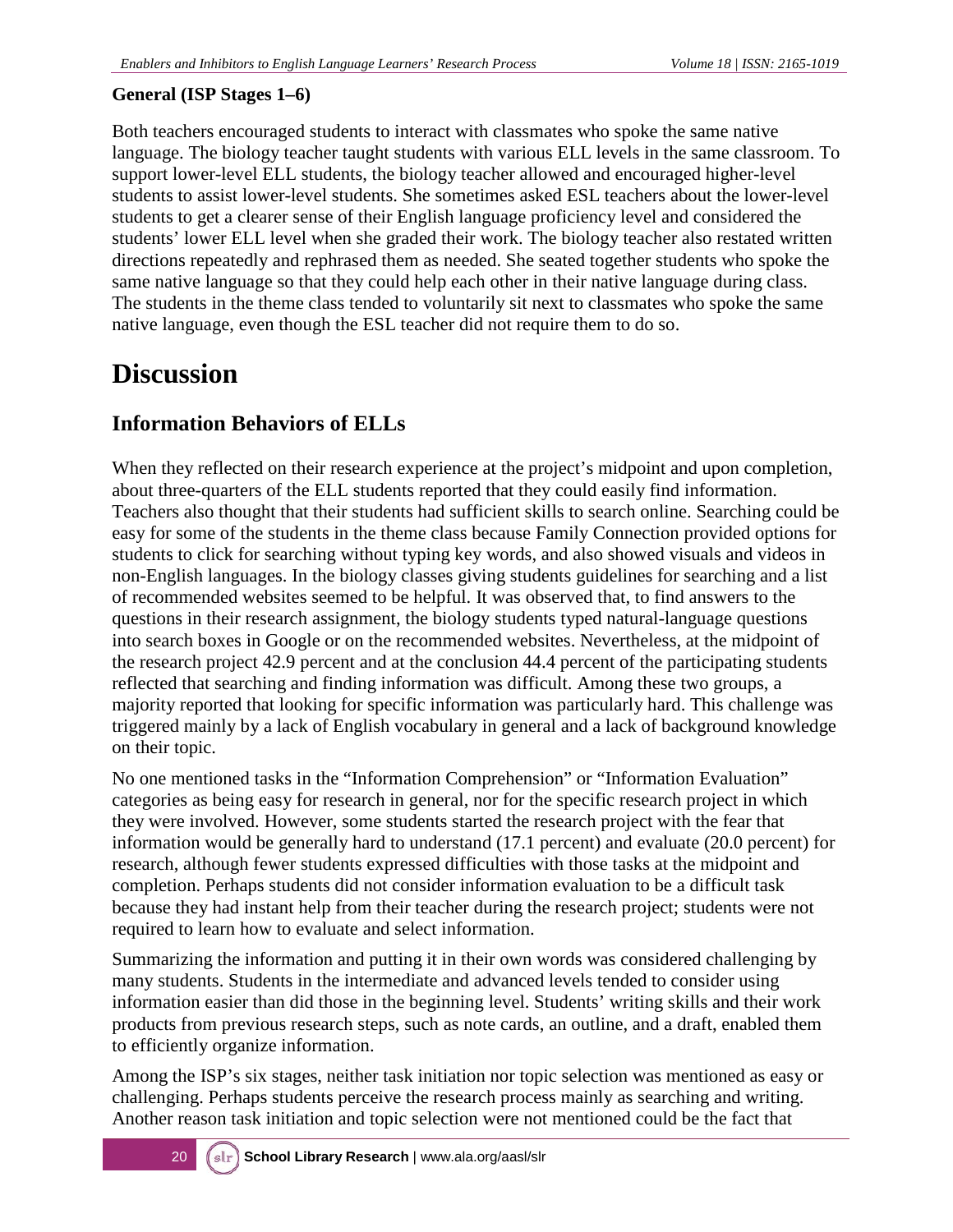students participating in this study started their project with a predetermined topic or a list of possible topics provided by the teacher, a circumstance that lessened students' load in the initial stages.

#### **Instructional Strategies for ELLs**

The school librarian was observed to be only minimally involved in the research tasks. For the theme class, the school librarian provided print resources for the ESL teacher but without direct interactions with the students. For the biology class, the school librarian helped students search online when they visited the school library once during the project. The findings confirmed the need for the involvement of the school librarian in research projects to provide ELL students with systematic interventions for information-literacy skills, involvement that was suggested in an earlier report of the larger study (Kim 2015).

The participating teachers seemed to focus more on teaching the content and writing skills than on the search process, and they perceived the students' search skills to be good. The participating ELL students went through the information search and evaluation process by using preselected resources with instant assistance by the teachers. Although that assistance reduced challenges that students might experience and helped students complete the research task, students did not acquire information-literacy and research skills that they could use in the current project and transfer to future research projects or other situations. Unlike native English-speaking students, during a research project ELLs are learning a new language in addition to a new subject and information-literacy and research skills. Better preparing students to seek and use information effectively would enable them to better learn the language and the subject, as well as to apply those information-literacy skills to future research and decision-making.

School librarians' collaboration with ESL teachers supports the emphasis on research in the Common Core State Standards (CCSS). The purpose of these standards is to have all students, including ELLs, fully prepared for college and careers when they leave high school (CCSS Initiative 2015). These new standards highlight the importance of close reading of nonfiction text, writing to explain or persuade, and research skills—skills that school librarians can help students develop. Now that ESL teachers need new instructional strategies to adapt to the CCSS and school librarians need guidance from ESL teachers to reach out to and effectively teach ELLs (TESOL International Association 2013), their collaboration would be timely to support ELLs' academic achievement in key areas emphasized in the CCSS. The students' research tasks in this study were conducted to "inform or explain" among various types of text. Therefore, ELL students may show different patterns of information behaviors in research that requires them to "argue or persuade."

It is notable that prior to searching in English, some students searched resources in their native languages in an effort to develop a solid grasp of vocabulary and concepts about their topic. However, interestingly, although the resources in their native language enhanced their understanding of the topic, they did not cite these non-English resources in their end products. This study suggests that bilingualism should be emphasized as a strength of ELLs because they can access a wide variety of resources and understand different cultural perspectives on a topic. As suggested by Julien and Barker (2009), taking advantage of students' bilingualism should be further encouraged as an instructional strategy so that students can search in their native language to facilitate sense-making (during the ISP's exploration and collection stages). Furthermore, students should be encouraged to use the information from native-language resources in their research project (during the ISP's presentation stage), and teachers and school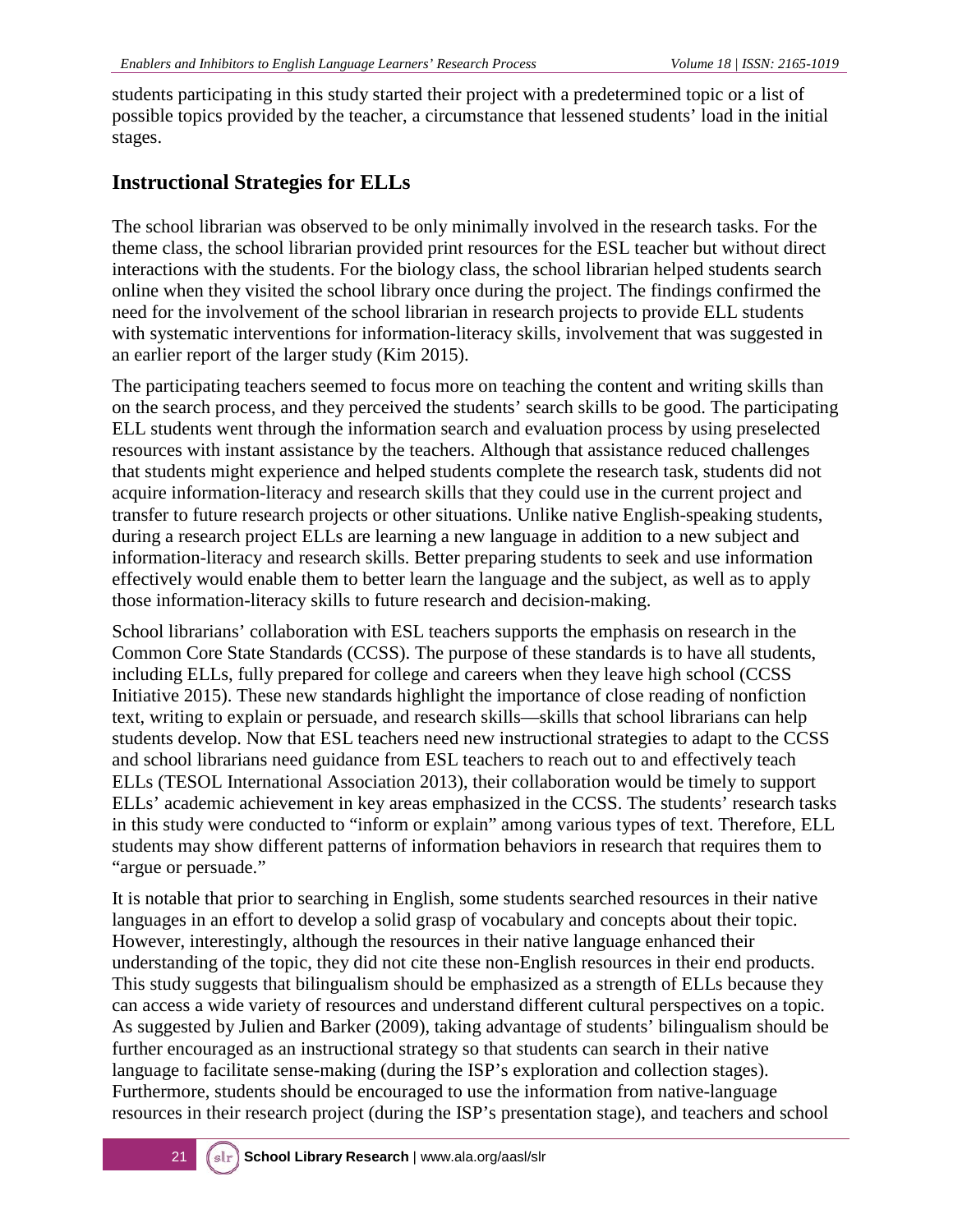librarians should include in their citation instruction a guideline on how to cite non-English resources. This approach will allow ELLs to make better connections between their prior knowledge or their own culture and what they are learning now. Also, encouraging students to take advantage of their bilingualism will benefit the multicultural environment of ESL classes by allowing students to learn from their classmates who have different cultures and languages.

The participants of this study sat with classmates who spoke the same native language during the research project, and it was often observed that they asked questions and discussed with each other in their native language. Pickard (2008) suggested that for efficient learning all students should be encouraged to collaborate with peers while they seek information. This study suggests that peer interaction in a native language should be encouraged to enable ELLs to solve problems and learn by collaborating with and mentoring their classmates throughout their research process.

#### **Reflections on Research Instruments**

Process surveys in this study were conducted in English, which was the respondents' learning language. Although the questions were written in plain English, and students were asked simply to list their easy/difficult tasks, it should be acknowledged that they had limited capacity to express themselves in English and their answers might have been more in-depth if they had responded in their native languages. Also, as the survey responses were self-reported, data from the surveys may provide a limited view on students' research experience. Therefore, it was critical to supplement the process survey with additional research methods, such as interviews and observations, especially because students were dealing with a cognitively demanding task in a non-native language.

In addition, process surveys were scheduled to be conducted during the class periods at the initiation, midpoint, and completion of the research project. Unexpectedly, due to limited time in class, the process survey in the beginning stage of this research project was assigned as homework in the biology classes. As a result, only twenty-six (68.4 percent) of the total thirtyeight students in participating biology classes returned their completed surveys. Those who did not answer the process survey on time were not allowed to submit it later because by then they had progressed further in their research project. To obtain a complete sequence of the surveys from more students, it would seem necessary to have students answer the surveys on site.

Individual interviews were conducted with students in the theme class. However, group interviews were conducted in the biology classes due to the large number of students in them and the students' tight class schedules. In general, individual interviews offered more personalized interview questions as well as increased opportunities for students to follow up on their answers from the process surveys. Each interview group in the biology classes consisted of three to eight students with mixed ELL levels. For efficient management of the interview sessions, it seemed that three to five students was an appropriate number for the group interviews. To gain insights on unique research experiences shared within an ELL-level group, interviewing students in groups based on their ELL levels would be worth considering.

I closely observed the students' research process while taking field notes from the initiation to the completion of the project. Field notes were recorded on site at the time without any particular framework and supplemented with more detailed comments and questions afterwards. In addition to keeping track of the curricular lessons and the research tasks of students, observations mainly focused on students' individual research activities, their interactions with classmates, and interventions of teachers during the project. However, structured field notes would be useful to more effectively transform observations, surveys, and interviews into findings. For instance,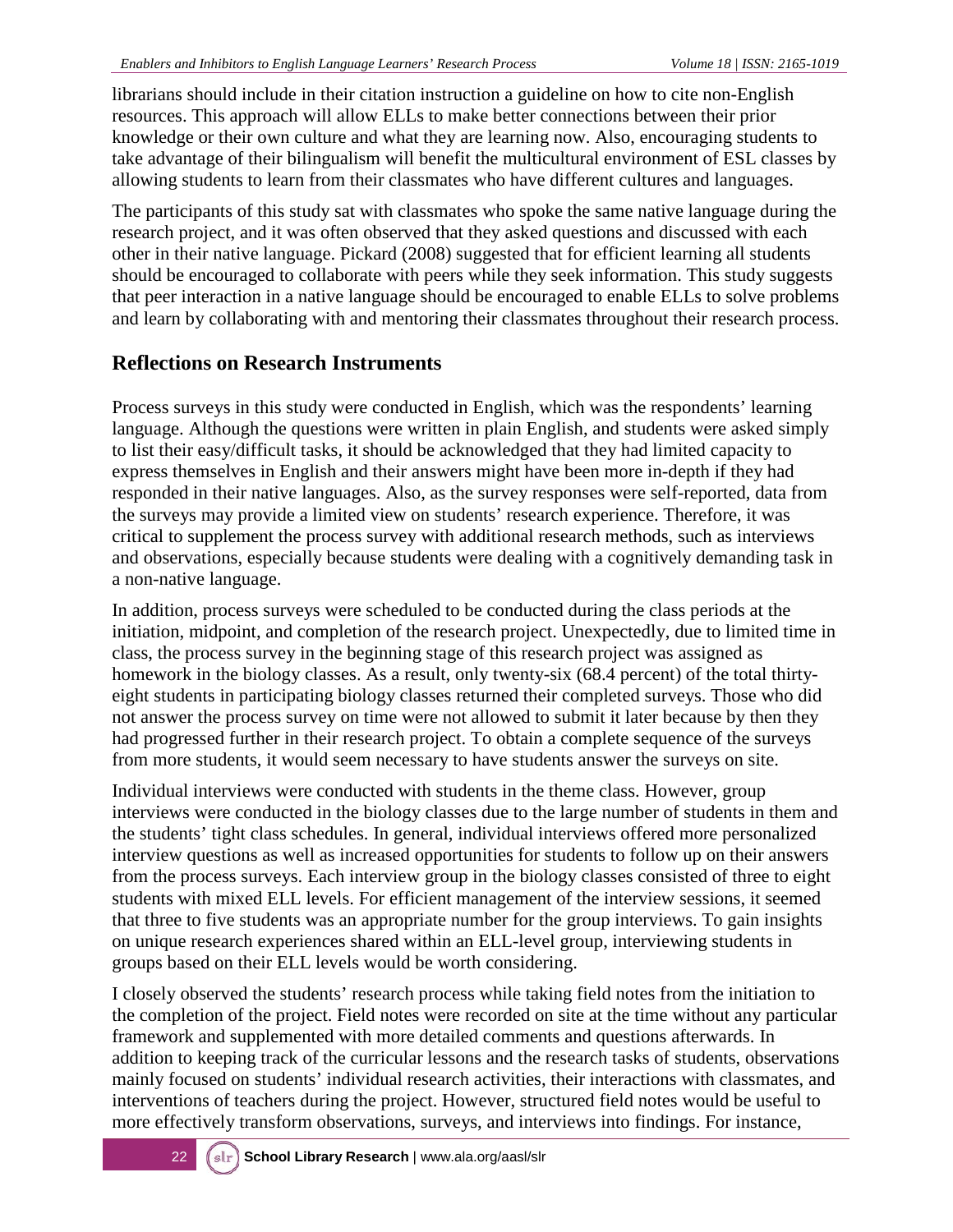*Observation Form for Guided Inquiry* (Kuhlthau, Maniotes, and Caspari 2007, 118), which is an assessment tool for inquiry learning, seems to be a useful research instrument for structured observations.

## **Conclusion**

This study examined enablers and inhibitors to ELL students' research process in a high school setting. The results showed that at the end of the research process more students reported difficulties looking for specific information, understanding hard vocabulary, evaluating (or selecting) information, summarizing, and writing than they did in the middle stage of the research process. Though students reported difficulties, observations indicated that guiding and instructing students through the steps of the research process helped students find the information they needed to complete the project and gradually develop their knowledge on the topic.

Some students searched in their native language first to more easily build knowledge about their topic and later focused on the materials in English. The ELL students experienced common difficulties performing complicated research tasks in the learning language, although each student might have had additional challenges, possibly lack of prior experience with technology or research projects, and topic-related concerns arising from the students' personal situations.

To overcome the challenges, the students wished to have had someone who knew the project and topic and could help them when their teacher was not available. They needed prompt help in finding precise information and looking up vocabulary and pronunciation. Other assistance they wanted included more background knowledge on the topic, sufficient time to complete the project, and a sample research paper by someone who had conducted the same research project.

Teachers and school librarians must understand the challenges ELL students face when doing complicated research tasks in a new language. As instructional strategies, this study suggests that school librarians should be involved to help ELLs acquire information-literacy and research skills that can be transferred to students' future research or decision-making. Teacher-school librarian collaboration for ELLs is also a strategic way educators can embrace the CCSS in their lessons, as the new standards highlight the importance of close reading of nonfiction text, writing to explain or persuade, and research skills. Furthermore, this study suggests that taking advantage of bilingualism should be encouraged as an instructional strategy so that ELLs can search in their native language and use the information from those resources in their research projects. Encouraging peer interaction in a native language is also suggested as it will facilitate student learning.

## **Works Cited**

- Barranoik, Lois. 2001. "Research Success with Senior High School Students." *School Libraries Worldwide* 7 (1): 28–45.
- Bilal, Dania. 2000. "Children's Use of the Yahooligans! Web Search Engine: I. Cognitive, Physical, and Affective Behaviors on Fact-Based Search Tasks." *Journal of the American Society for Information Science* 51 (7): 646–65.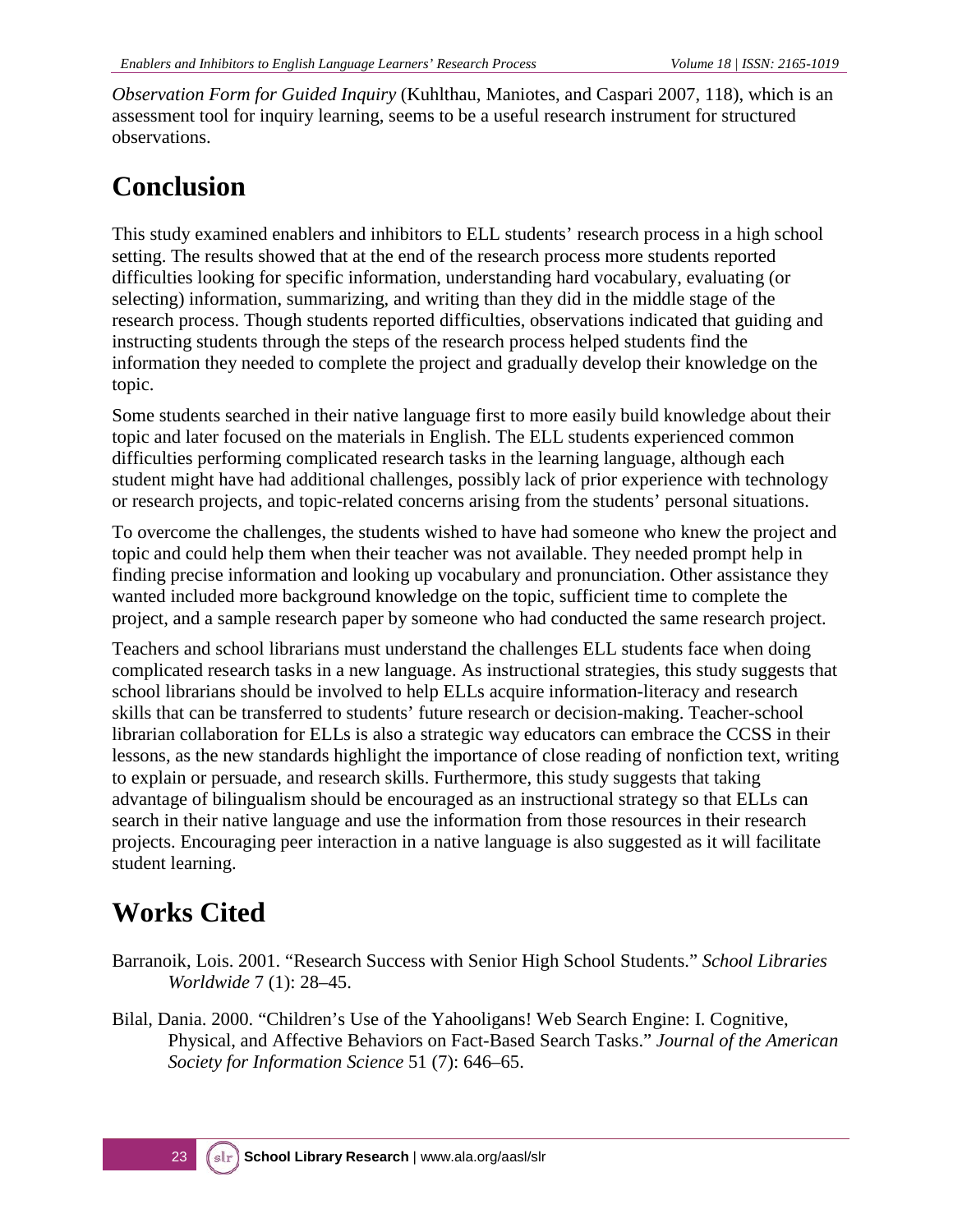- . 2001. "Children's Use of the Yahooligans! Web Search Engine: II. Cognitive and Physical Behaviors on Research Tasks." *Journal of the American Society for Information Science and Technology* 52 (2): 118–36.
- -. 2002. "Children's Use of the Yahooligans! Web Search Engine: III. Cognitive and Physical Behaviors on Fully Self-Generated Search Tasks." *Journal of the American Society for Information Science and Technology* 53 (13): 1170–83.
- Bos, Nathan. 2000. "High School Students' Critical Evaluation of Scientific Resources on the World Wide Web." *Journal of Science Education and Technology* 9 (2): 161–73.
- Branch, Jennifer L. 2003. "Instructional Intervention Is the Key: Supporting Adolescent Information Seeking." *School Libraries Worldwide* 9 (2): 47–61.
- Burhanna, Kenneth J., and Mary Lee Jensen. 2006. "Collaborations for Success: High School to College Transitions." *Reference Services Review* 34 (4): 509–19.
- Byström, Katrina, and Preben Hansen. 2005. "Conceptual Framework for Tasks in Information Studies." *Journal of the American Society for Information Science and Technology* 56 (10): 1050–61.
- Chu, Samuel Kai Wah. 2009. "Inquiry Project-Based Learning with a Partnership of Three Types of Teachers and the School Librarian." *Journal of the American Society for Information Science and Technology* 60 (8): 1671–86.
- Chu, Samuel Kai Wah, et al. 2011. "Collaborative Inquiry Project-Based Learning: Effects on Reading Ability and Interests." *Library and Information Science Research* 33 (3): 236– 43.
- Chung, Jin Soo, and Delia Neuman. 2007. "High School Students' Information Seeking and Use for Class Projects." *Journal of the American Society for Information Science and Technology* 58 (10): 1503–17.
- Cole, Charles, et al. 2013. "Seeking Information for a Middle School History Project: The Concept of Implicit Knowledge in the Students' Transition from Kuhlthau's Stage 3 to Stage 4." *Journal of the American Society for Information Science and Technology* 64 (3): 558–73.
- Common Core State Standards Initiative. 2015. *Common Core State Standards Initiative: Preparing America's Students for College & Career.* [<http://www.corestandards.org>](http://www.corestandards.org/) (accessed May 19, 2015).
- Ellis, Mary. 2009. "Task-Based Information Seeking as a Constructive Process: A Study of Chinese ESL Students." PhD diss., National Institute of Education, Nanyang Technological University, Singapore.
- Fidel, Raya, et al. 1999. "A Visit to the Information Mall: Web Searching Behavior of High School Students." *Journal of the American Society for Information Science* 50 (1): 24–37.
- Gordon, Carol. 1999. "Students as Authentic Researchers: A New Prescription for the High School Research Assignment." *School Library Media Research* 2.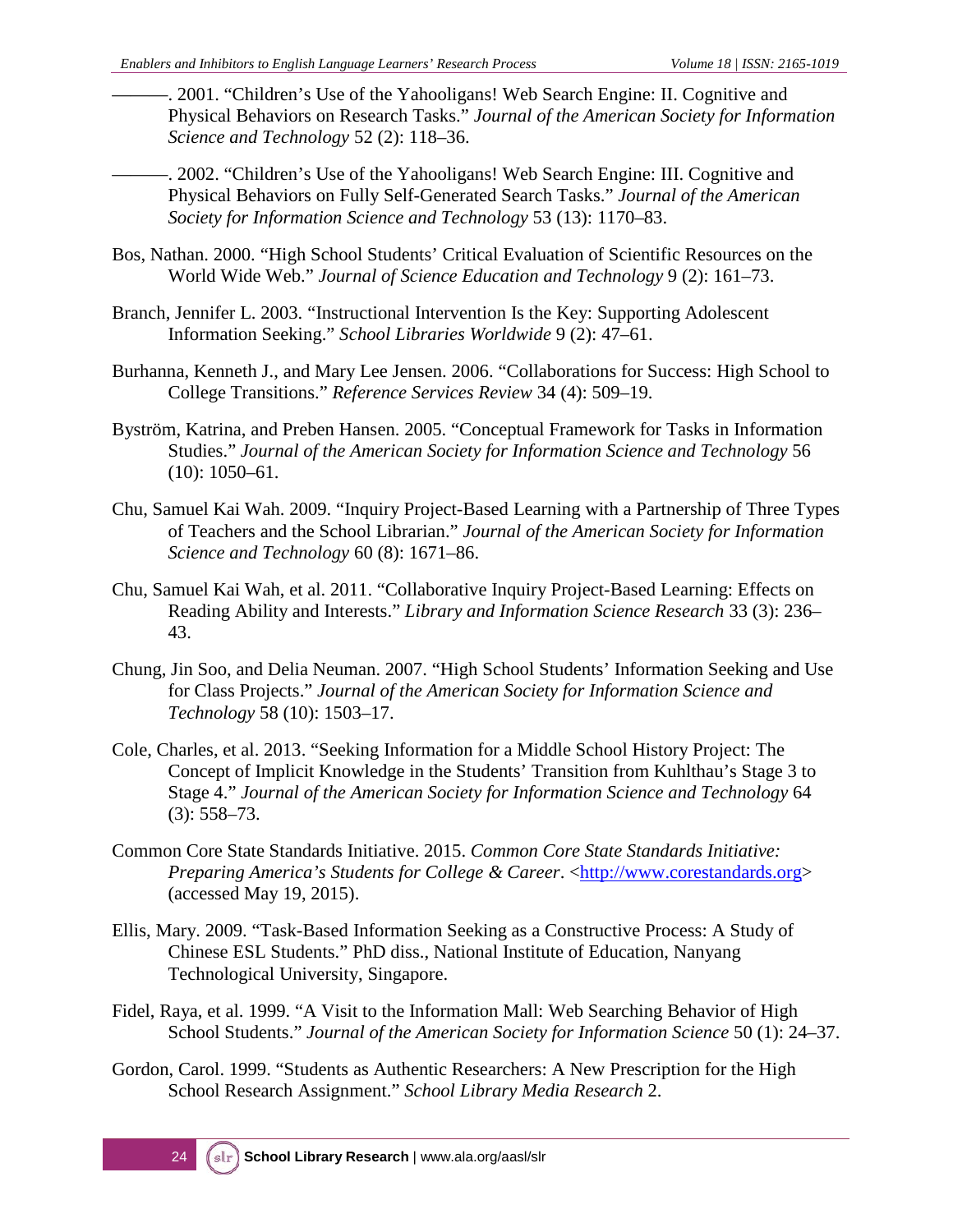[<www.ala.org/aasl/sites/ala.org.aasl/files/content/aaslpubsandjournals/slr/vol2/SLMR\\_A](http://www.ala.org/aasl/sites/ala.org.aasl/files/content/aaslpubsandjournals/slr/vol2/SLMR_AuthenticResearchers_V2.pdf) [uthenticResearchers\\_V2.pdf>](http://www.ala.org/aasl/sites/ala.org.aasl/files/content/aaslpubsandjournals/slr/vol2/SLMR_AuthenticResearchers_V2.pdf) (accessed May 19, 2015).

- -. 2000. "The Effects of Concept Mapping on the Searching Behavior of Tenth-Grade Students." *School Library Media Research* 3. [<www.ala.org/aasl/sites/ala.org.aasl/files/content/aaslpubsandjournals/slr/vol3/SLMR\\_C](http://www.ala.org/aasl/sites/ala.org.aasl/files/content/aaslpubsandjournals/slr/vol3/SLMR_ConceptMapping_V3.pdf) [onceptMapping\\_V3.pdf>](http://www.ala.org/aasl/sites/ala.org.aasl/files/content/aaslpubsandjournals/slr/vol3/SLMR_ConceptMapping_V3.pdf) (accessed May 19, 2015).
- Gross, Melissa. 1999. "Imposed Queries in the School Library Media Center: A Descriptive Study." *Library and Information Science Research* 21 (4): 501–21.
- Haras, Catherine. 2011. "Information Behaviors of Latinos Attending High School in East Los Angeles." *Library and Information Science Research* 33 (1): 34–40.
- Herrera, Socorro G., and Kevin G. Murry. 2005. *Mastering ESL and Bilingual Methods: Differentiated Instruction for Culturally and Linguistically Diverse (CLD) Students*. Boston: Pearson.
- Herring, James E. 2006. "A Critical Investigation of Students' and Teachers' Views of the Use of Information Literacy Skills in School Assignments." *School Library Media Research* 9.

[<www.ala.org/aasl/sites/ala.org.aasl/files/content/aaslpubsandjournals/slr/vol9/SLMR\\_Cr](http://www.ala.org/aasl/sites/ala.org.aasl/files/content/aaslpubsandjournals/slr/vol9/SLMR_CriticalInvestigation_V9.pdf) [iticalInvestigation\\_V9.pdf>](http://www.ala.org/aasl/sites/ala.org.aasl/files/content/aaslpubsandjournals/slr/vol9/SLMR_CriticalInvestigation_V9.pdf) (accessed May 19, 2015).

- Hyldegård, Jette. 2006. "Collaborative Information Behaviour: Exploring Kuhlthau's Information Search Process Model in a Group-Based Educational Setting." *Information Processing and Management* 42 (1): 276–98.
- Julien, Heidi, and Susan Barker. 2009. "How High-School Students Find and Evaluate Scientific Information: A Basis for Information Literacy Skills Development." *Library and Information Science Research* 31 (1): 12–17.
- Kim, Sung Un. 2015. "Exploring the Knowledge Development Process of English Language Learners at a High School: How Do English Language Proficiency and the Nature of Research Task Influence Student Learning?" *Journal of the Association for Information Science and Technology* 66 (1): 128–43.
- Kim, Sung Un, and Ross J. Todd. 2008. "The Information Search Process of English Language Learner (ELL) Students in a Guided Inquiry Project: An In-Depth Case Study of Two Korean High School Students in the United States." In *World Class Learning and Literacy through School Libraries: Selected Papers from the 37th Annual Conference*, 1– 18. Chicago: International Association of School Librarianship.
- Kovalik, Cindy, Susan Yutzey, and Laura Piazza. 2013. "Information Literacy and High School Seniors: Perceptions of the Research Process." *School Library Research* 16. [<www.ala.org/aasl/sites/ala.org.aasl/files/content/aaslpubsandjournals/slr/vol16/SLR\\_Inf](http://www.ala.org/aasl/sites/ala.org.aasl/files/content/aaslpubsandjournals/slr/vol16/SLR_Information_Literacy_High_School_Seniors_V16.pdf) [ormation\\_Literacy\\_High\\_School\\_Seniors\\_V16.pdf>](http://www.ala.org/aasl/sites/ala.org.aasl/files/content/aaslpubsandjournals/slr/vol16/SLR_Information_Literacy_High_School_Seniors_V16.pdf) (accessed May 19, 2015).
- Kuhlthau, Carol. C. 1991. "Inside the Search Process: Information Seeking from the User's Perspective." *Journal of the American Society for Information Science* 42 (5): 361–71.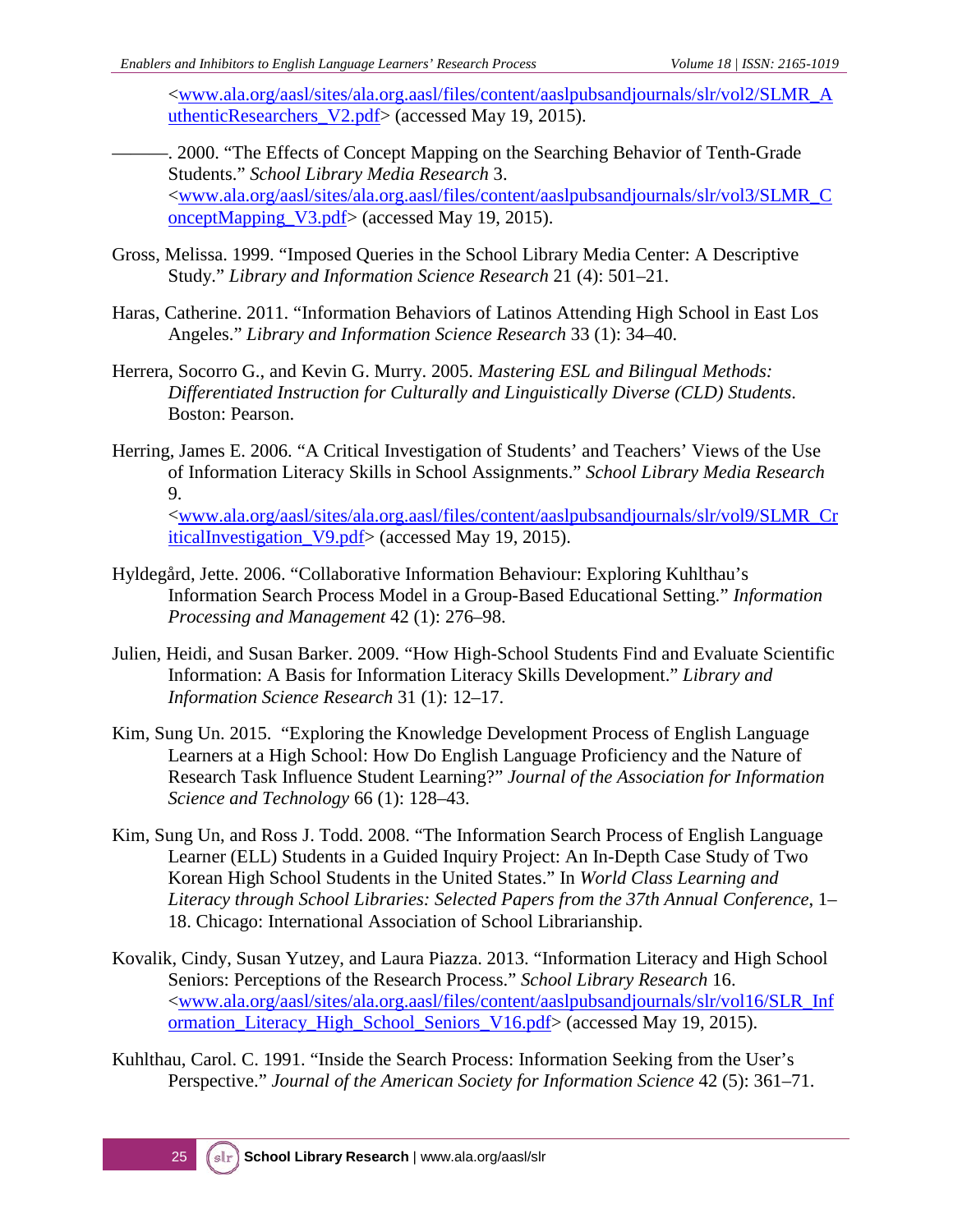- ———. 2004. *Seeking Meaning: A Process Approach to Library and Information Services*, 2nd ed. Westport, CT: Libraries Unlimited.
- Kuhlthau, Carol C., Leslie K. Maniotes, and Ann K. Caspari. 2007. *Guided Inquiry: Learning in the 21st Century*. Westport, CT: Libraries Unlimited.
- Kuhlthau, Carol C., and S. L. Tama. 2001. "Information Search Process of Lawyers: A Call for 'Just for Me' Information Services." *Journal of Documentation* 57 (1): 25–43.
- Limberg, Louise. 1999. "Experiencing Information Seeking and Learning: A Study of the Interaction between Two Phenomena." *Information Research* 5 (1). [<www.informationr.net/ir//5-1/paper68.html>](http://www.informationr.net/ir/5-1/paper68.html) (accessed May 19, 2015).
- McGregor, Joy H., and Denise C. Streitenberger. 2004. "Do Scribes Learn? Copying and Information Use." In *Youth Information-Seeking Behavior: Theories, Models, and Issues*, edited by Mary K. Chelton and Colleen Cool, 95–118. Lanham, MD: Scarecrow.
- McGregor, Joy H., and Kirsty Williamson. 2005. "Appropriate Use of Information at the Secondary School Level: Understanding and Avoiding Plagiarism." *Library and Information Science Research* 27 (4): 496–512.
- National Clearinghouse for English Language Acquisition and Language Instruction Education Programs (NCELA). 2011. *Key Demographics & Practice Recommendation for Young English Learners. <*[www.ncela.us/files/uploads/9/EarlyChildhoodShortReport.pdf](http://www.ncela.us/files/uploads/9/EarlyChildhoodShortReport.pdf)**>** (accessed May 19, 2015).
- Pickard, Alison J. 2008. "Rich Pictures: Researching the Role of Peer Interaction for Pupils Using the Internet." *Popular Narrative Media* 1 (2): 169–81.
- Pickard, Alison J., Andrew K. Shenton, and Andrew Johnson. 2014. "Young People and the Evaluation of Information on the World Wide Web: Principles, Practice and Beliefs." *Journal of Librarianship and Information Science* 46 (1): 3–20.
- Schmidt, Randell K., Virginia Kowalski, and Lorraine Nevins. 2010. "Guiding the Inquiry Using the Modified Scientific Literature Review." *School Libraries Worldwide* 16 (1): 13–32.
- Shenton, Andrew K. 2008. "The Information-Seeking Problems of English High Schoolers Responding to Academic Information Need." *Library Review* 57 (4): 276–88.
- Smith, Jorden K., et al. 2013. "Information Literacy Proficiency: Assessing the Gap in High School Students' Readiness for Undergraduate Academic Work." *Library and Information Science Research* 35 (2): 88–96.
- TESOL International Association. 2013. *Overview of the Common Core State Standards Initiatives for ELLs*. < [http://www.tesol.org/docs/advocacy/overview-of-common-core](http://www.tesol.org/docs/advocacy/overview-of-common-core-state-standards-initiatives-for-ells-a-tesol-issue-brief-march-2013.pdf)[state-standards-initiatives-for-ells-a-tesol-issue-brief-march-2013.pdf>](http://www.tesol.org/docs/advocacy/overview-of-common-core-state-standards-initiatives-for-ells-a-tesol-issue-brief-march-2013.pdf) (accessed May 19, 2015).
- Todd, Ross. J. 2006. "From Information to Knowledge: Charting and Measuring Changes in Students' Knowledge of a Curriculum Topic." *Information Research* 11 (4). [<http://InformationR.net/ir/11-4/paper264.html>](http://informationr.net/ir/11-4/paper264.html) (accessed May 19, 2015).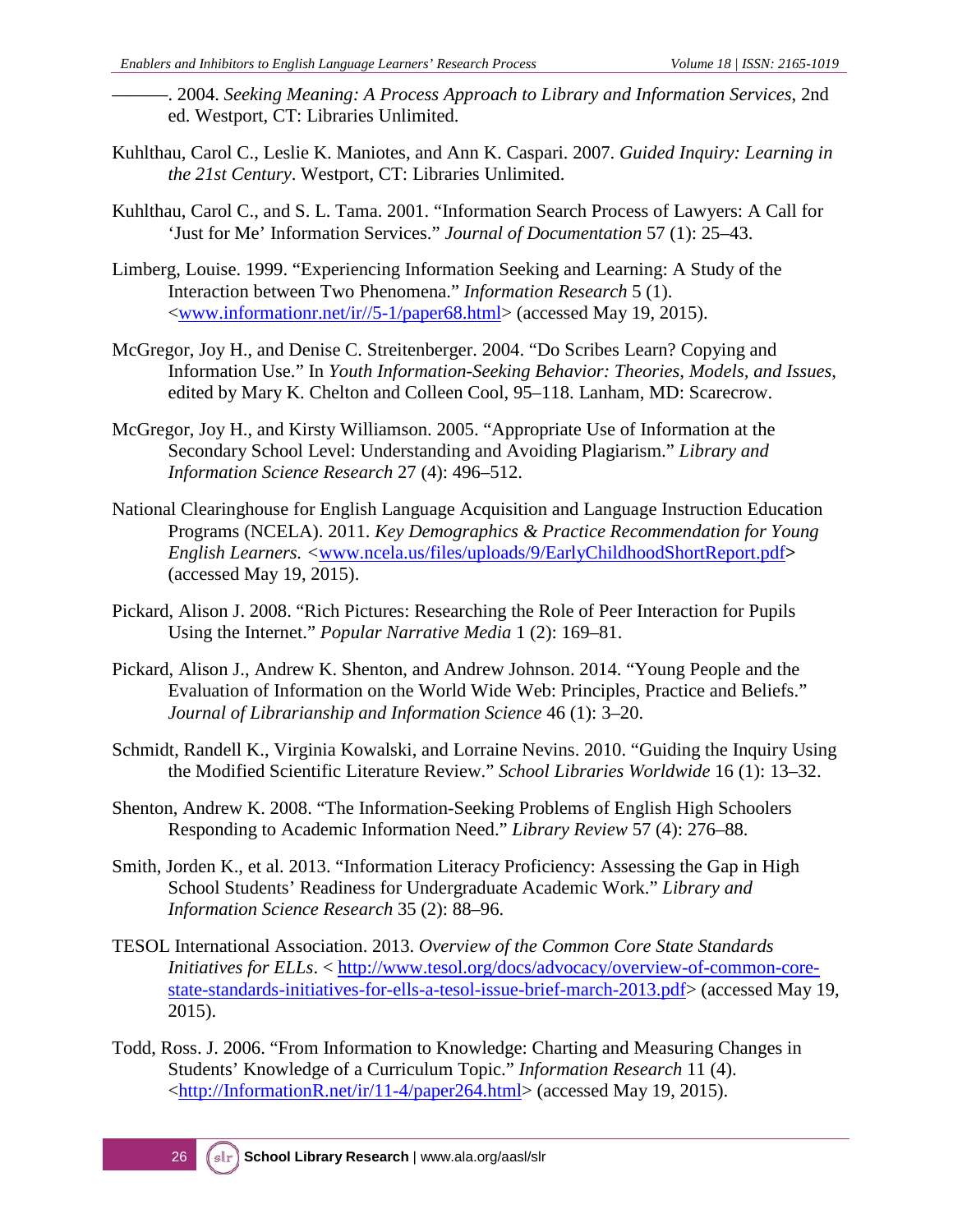- Todd, Ross J., Carol C. Kuhlthau, and Jannica Heinström. 2005. *School Library Impact Measure (SLIM): A Toolkit and Handbook for Tracking and Assessing Student Learning Outcomes of Guided Inquiry through the School Library.* New Brunswick, NJ: Center for International Scholarship in School Libraries, Rutgers University. [<http://cissl.rutgers.edu/images/stories/docs/slimtoolkit.pdf>](http://cissl.rutgers.edu/images/stories/docs/slimtoolkit.pdf) (accessed May 19, 2015).
- Varlejs, Jana, Eileen Stec, and Hannah Kwon. 2014. "Factors Affecting Students' Information Literacy as They Transition from High School to College." *School Library Research* 17. [<www.ala.org/aasl/sites/ala.org.aasl/files/content/aaslpubsandjournals/slr/vol17/SLR\\_Fac](http://www.ala.org/aasl/sites/ala.org.aasl/files/content/aaslpubsandjournals/slr/vol17/SLR_FactorsAffecting_V17.pdf) [torsAffecting\\_V17.pdf>](http://www.ala.org/aasl/sites/ala.org.aasl/files/content/aaslpubsandjournals/slr/vol17/SLR_FactorsAffecting_V17.pdf) (accessed May 19, 2015).
- Vygotsky, Lev S. 1978. *Mind in Society: The Development of Higher Psychological Processes*. Cambridge, MA: Harvard University Press.
- Warner, Dorothy, and J. Drew Procaccino. 2004. "Toward Wellness: Women Seeking Health Information." *Journal of the American Society for Information Science and Technology* 55 (8): 709–30.
- WIDA Consortium. 2015. *ACCESS for ELLs: Interpretive Guide for Score Reports*. [<http://wida.us/get.aspx?id=25>](http://wida.us/get.aspx?id=25) (accessed May 19, 2015).
- Williamson, Kirsty, and Joy McGregor. 2011. "Generating Knowledge and Avoiding Plagiarism: Smart Information Use by High School Students." *School Library Research* 14. [<www.ala.org/aasl/sites/ala.org.aasl/files/content/aaslpubsandjournals/slr/vol14/SLR\\_Ge](http://www.ala.org/aasl/sites/ala.org.aasl/files/content/aaslpubsandjournals/slr/vol14/SLR_GeneratingKnowledge_V14.pdf) [neratingKnowledge\\_V14.pdf>](http://www.ala.org/aasl/sites/ala.org.aasl/files/content/aaslpubsandjournals/slr/vol14/SLR_GeneratingKnowledge_V14.pdf) (accessed May 19, 2015).
- Williamson, Kirsty, et al. 2007. "Information Seeking and Use by Secondary Students: The Link between Good Practice and the Avoidance of Plagiarism." *School Library Media Research* 10. [<www.ala.org/aasl/sites/ala.org.aasl/files/content/aaslpubsandjournals/slr/vol10/SLMR\\_I](http://www.ala.org/aasl/sites/ala.org.aasl/files/content/aaslpubsandjournals/slr/vol10/SLMR_InformationSeeking_V10.pdf) [nformationSeeking\\_V10.pdf>](http://www.ala.org/aasl/sites/ala.org.aasl/files/content/aaslpubsandjournals/slr/vol10/SLMR_InformationSeeking_V10.pdf) (accessed May 19, 2015).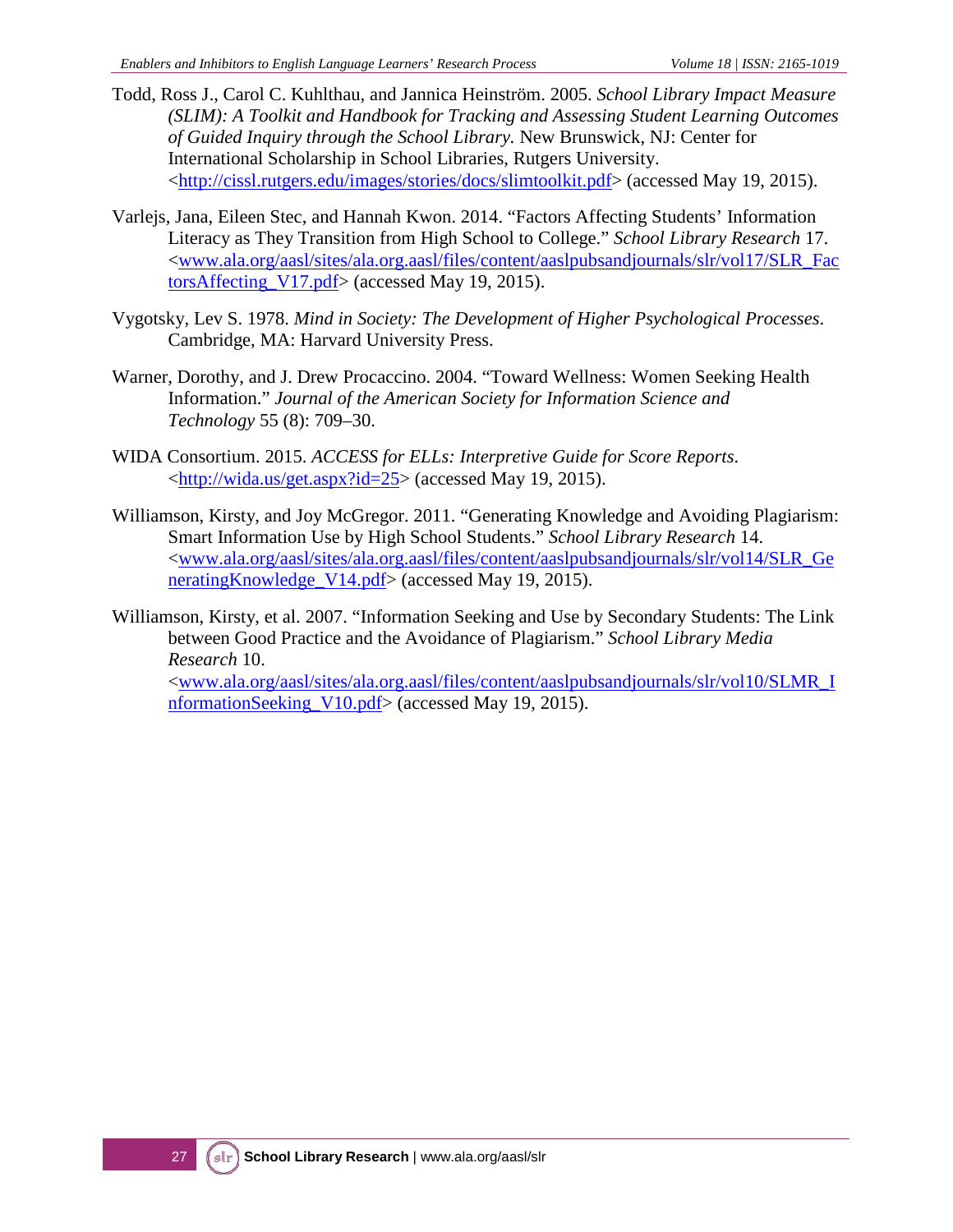### **Appendix A: Student Profiles**

| ID             | Class          | Gender              | Age | <b>ELL</b><br>Level | Ethnicity*   | Country     | Home Language(s)            |
|----------------|----------------|---------------------|-----|---------------------|--------------|-------------|-----------------------------|
| s1             | Theme          | Girl                | 17  | 5                   | H            | El Salvador | Spanish                     |
| s2             | Theme          | Girl                | 17  | 5                   | H            | Uruguay     | Spanish and English         |
| s3             | Theme          | Girl                | 17  | 5                   | H            | Ecuador     | Spanish                     |
| s4             | Theme          | <b>Boy</b>          | 18  | 5                   | $\bf{B}$     | Haiti       | Creole, French, and English |
| s5             | Theme          | Girl                | 17  | 5                   | H            | Peru        | Spanish and English         |
| s6             | Theme          | <b>Boy</b>          | 18  | 5                   | $\mathbf{A}$ | China       | Chinese                     |
| s7             | Theme          | Boy                 | 18  | 5                   | $\mathbf{A}$ | Pakistan    | Urdu                        |
| s <sup>8</sup> | Theme          | Girl                | 17  | 5                   | H            | Peru        | Spanish and English         |
| s9             | Theme          | <b>Boy</b>          | 16  | 5                   | H            | Peru        | Spanish                     |
| s10            | Theme          | Boy                 | 18  | 5                   | H            | El Salvador | Spanish and English         |
| s11            | <b>Biology</b> | <b>Boy</b>          | 15  | 3                   | B            | Nigeria     | Igbo and English            |
| s12            | <b>Biology</b> | Girl                | 15  | $\overline{2}$      | H            | Ecuador     | Spanish and English         |
| s13            | <b>Biology</b> | Girl                | 16  | $\overline{2}$      | H            | Peru        | Spanish                     |
| s14            |                | No student assigned |     |                     |              |             |                             |
| s15            | <b>Biology</b> | Girl                | 18  | $\overline{4}$      | $\bf{B}$     | Haiti       | Creole, French, and English |
| s16            | <b>Biology</b> | <b>Boy</b>          | 14  | $\overline{2}$      | $\bf{B}$     | Haiti       | Creole and English          |
| s17            | <b>Biology</b> | Girl                | 16  | $\overline{2}$      | B            | Haiti       | Creole, French, and English |
| s18            | <b>Biology</b> | Girl                | 17  | $\overline{4}$      | $\mathbf{A}$ | Taiwan      | Chinese                     |
| s19            | <b>Biology</b> | <b>Boy</b>          | 18  | 5                   | $\mathbf{A}$ | China       | Chinese                     |
| s20            | <b>Biology</b> | Girl                | 16  | $\overline{4}$      | $\mathbf{A}$ | India       | Gujarati and English        |
| s21            | Biology        | Girl                | 15  | 3                   | $H_{\rm}$    | Ecuador     | Spanish and English         |
| s22            | <b>Biology</b> | Girl                | 19  | 5                   | H            | Mexico      | Spanish                     |
| s23            | <b>Biology</b> | Girl                | 15  | $\overline{2}$      | H            | Peru        | Spanish and English         |
| s24            | <b>Biology</b> | Boy                 | 16  | 3                   | H            | Peru        | Spanish and English         |
| s25            | <b>Biology</b> | Boy                 | 16  | 3                   | H            | Peru        | Spanish                     |
| s26            | <b>Biology</b> | <b>Boy</b>          | 17  | 5                   | H            | Peru        | Spanish                     |
| s27            | <b>Biology</b> | Girl                | 17  | $\overline{3}$      | $\bf{B}$     | Haiti       | Creole, French, and English |
| s28            | <b>Biology</b> | Girl                | 14  | $\overline{2}$      | $\bf{B}$     | Haiti       | Creole, French, and English |
| s29            | <b>Biology</b> | <b>Boy</b>          | 19  | 5                   | $\,$ H       | Peru        | Spanish                     |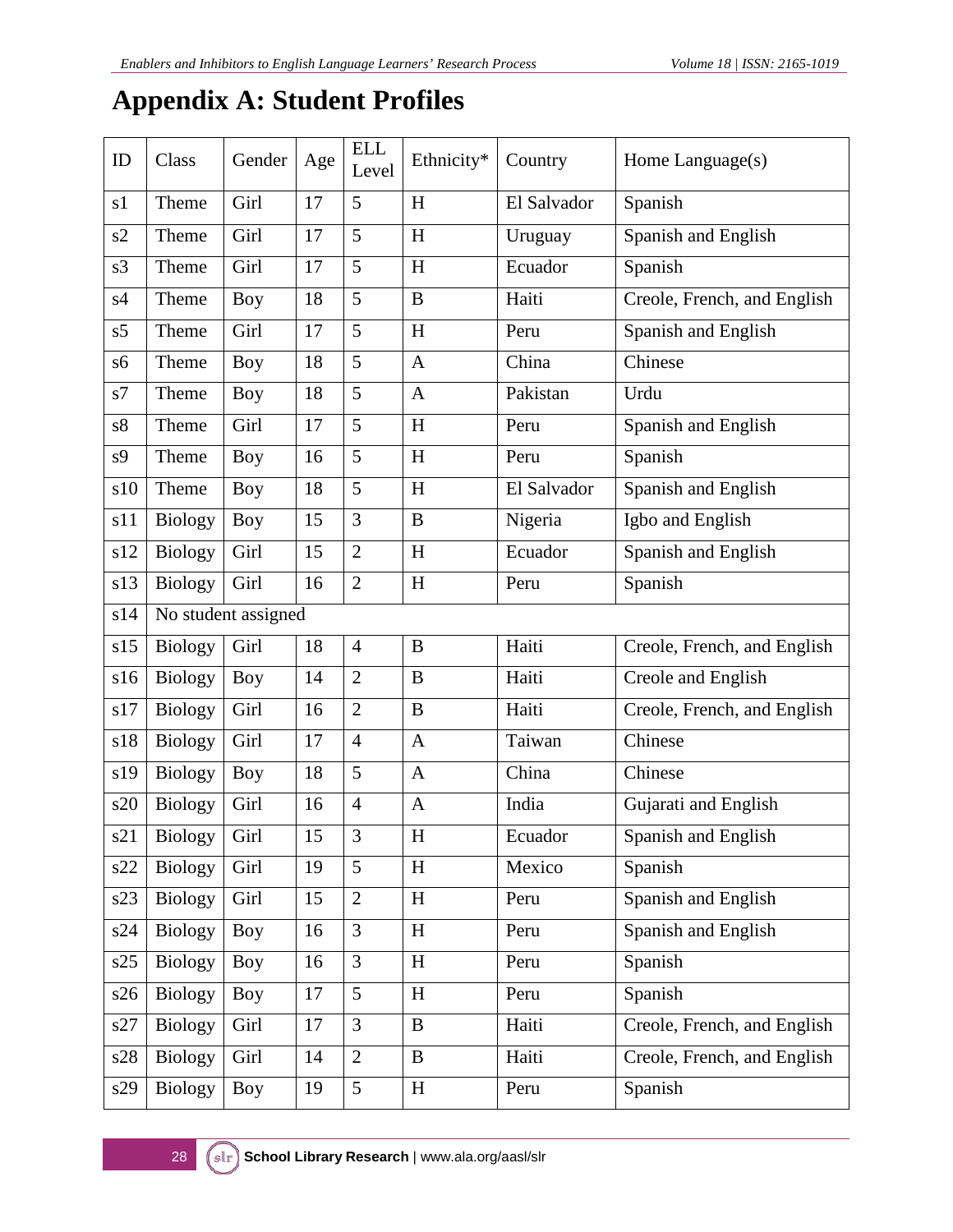| s30 | <b>Biology</b>      | Girl       | 14 | n/a            | H                         | $USA^{\pm}$ | Spanish and English         |  |  |
|-----|---------------------|------------|----|----------------|---------------------------|-------------|-----------------------------|--|--|
| s31 | No student assigned |            |    |                |                           |             |                             |  |  |
| s32 | <b>Biology</b>      | Girl       | 14 | $\overline{4}$ | $\mathbf{A}$              | Pakistan    | Urdu, Punjabi, and English  |  |  |
| s33 | <b>Biology</b>      | Girl       | 16 | 3              | B                         | Liberia     | English                     |  |  |
| s34 | <b>Biology</b>      | Boy        | 16 | $\overline{2}$ | H                         | El Salvador | Spanish                     |  |  |
| s35 | <b>Biology</b>      | Girl       | 14 | 3              | H                         | Peru        | Spanish and English         |  |  |
| s36 | <b>Biology</b>      | Girl       | 16 | $\overline{2}$ | $\overline{B}$            | Liberia     | English                     |  |  |
| s37 | <b>Biology</b>      | Boy        | 16 | $\overline{4}$ | H                         | Ecuador     | Spanish and English         |  |  |
| s38 | <b>Biology</b>      | Boy        | 17 | $\overline{2}$ | B                         | Haiti       | Creole and English          |  |  |
| s39 | <b>Biology</b>      | Boy        | 17 | $\overline{2}$ | H                         | El Salvador | Spanish                     |  |  |
| s40 | <b>Biology</b>      | <b>Boy</b> | 15 | $\overline{2}$ | H                         | Peru        | Spanish                     |  |  |
| s41 | <b>Biology</b>      | Girl       | 14 | 3              | H                         | Peru        | Spanish and English         |  |  |
| s42 | <b>Biology</b>      | Girl       | 17 | 5              | $\boldsymbol{\mathrm{H}}$ | Peru        | Spanish and English         |  |  |
| s43 | <b>Biology</b>      | <b>Boy</b> | 18 | $\overline{2}$ | H                         | El Salvador | Spanish                     |  |  |
| s44 | <b>Biology</b>      | Girl       | 15 | 3              | H                         | El Salvador | Spanish                     |  |  |
| s45 | <b>Biology</b>      | <b>Boy</b> | 16 | 3              | H                         | Peru        | Spanish                     |  |  |
| s46 | <b>Biology</b>      | <b>Boy</b> | 18 | 5              | $\overline{B}$            | Haiti       | Creole, French, and English |  |  |
| s47 | <b>Biology</b>      | Boy        | 15 | $\overline{2}$ | $\bf{B}$                  | Canada      | French and English          |  |  |
| s48 | <b>Biology</b>      | <b>Boy</b> | 15 | 3              | B                         | Haiti       | Creole, French, and English |  |  |
| s49 | <b>Biology</b>      | Girl       | 17 | $\overline{2}$ | B                         | Haiti       | Creole, French, and English |  |  |
| s50 | <b>Biology</b>      | Boy        | 19 | 5              | H                         | Ecuador     | Spanish                     |  |  |

 $* A =$  Asian; B = Black or African American; H = Hispanic or Latino.

± s30 moved to Honduras after she was born and returned to the USA two years ago.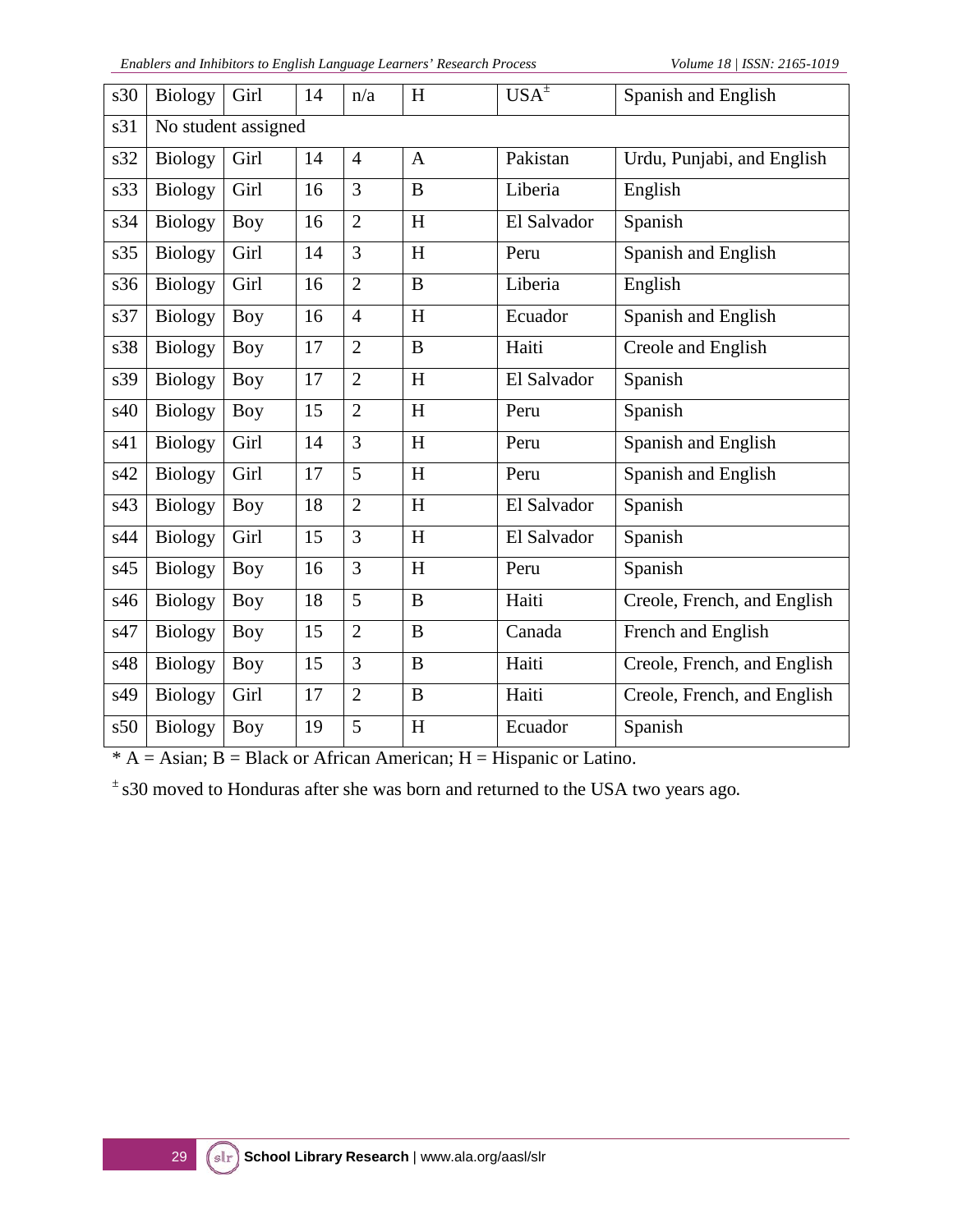### **Appendix B: Questionnaire**

Each question in the questionnaire will be read to you. When you need help, you can ask any questions to Ms. Kim. Please try to answer all of the following questions.

- 1. How old are you? \_\_\_\_\_\_\_\_
- 2. Are you boy or girl? Boy  $\lceil \cdot \rceil$  Girl  $\lceil \cdot \rceil$
- 3. What ELL level are you in?
- 4. Are you \_\_\_\_\_\_\_\_\_\_ ? Check  $(\checkmark)$  one.
	- \_\_\_ Caucasian
	- \_\_\_ American Indian or Alaska Native
	- \_\_\_ Asian
	- \_\_\_ Black or African American
	- \_\_\_ Hispanic or Latino
	- \_\_\_ Native Hawaiian or Other Pacific Islander
- 5. Were you born in the U.S.? Yes [ ] No [ ]

If Yes,

5.1 Have you lived in other countries? Yes [ ] where? \_\_\_\_\_\_\_\_ No [ ]

If No,

- 5.2 Where were you born? \_\_\_\_\_\_\_\_\_\_
- 5.3 When did you come to the U.S.? \_\_\_\_ years ago
- 5.4 Where else have you lived? \_\_\_\_\_\_\_\_\_\_
- 6. What language(s) do you speak at home?  $\qquad \qquad$ ,  $\qquad \qquad$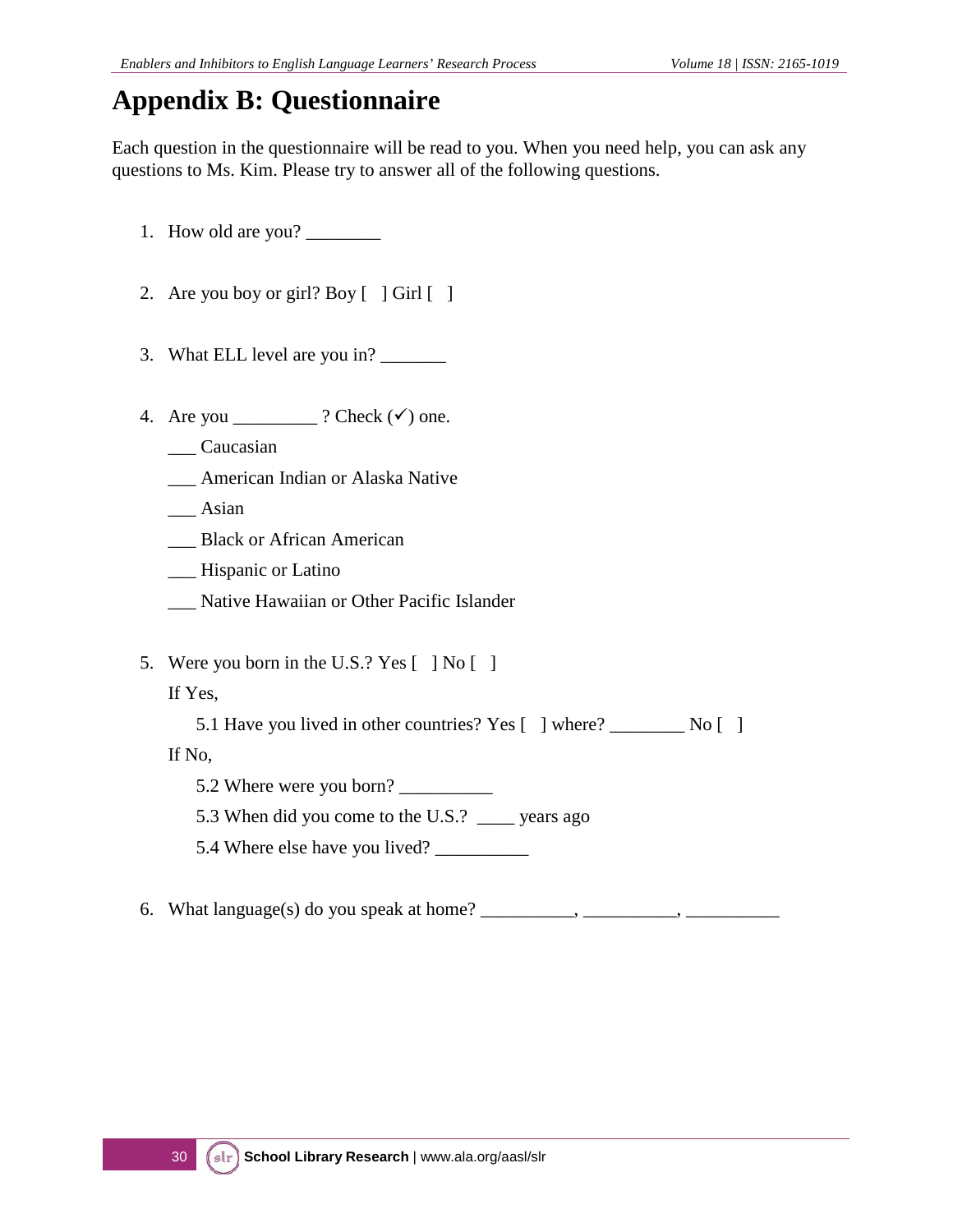7. Tell me how good you are at …

|                                   | poor | okay | good | very good |
|-----------------------------------|------|------|------|-----------|
| reading in your native language   |      |      |      |           |
| writing in your native language   |      |      |      |           |
| listening in your native language |      |      |      |           |
| speaking in your native language  |      |      |      |           |

8. Tell me how good you are at …

|                      | poor | okay | good | very good |
|----------------------|------|------|------|-----------|
| reading in English   |      |      |      |           |
| writing in English   |      |      |      |           |
| listening in English |      |      |      |           |
| speaking in English  |      |      |      |           |

9. Tell me who you are living with and how good they are at …

| the person<br>you are living with |                      | poor         | okay           | good | very good      |
|-----------------------------------|----------------------|--------------|----------------|------|----------------|
|                                   | reading in English   |              | $\overline{2}$ | 3    | $\overline{4}$ |
|                                   | writing in English   | 1            | $\overline{2}$ | 3    | $\overline{4}$ |
|                                   | listening in English | 1            | $\overline{2}$ | 3    | $\overline{4}$ |
|                                   | speaking in English  | 1            | $\overline{2}$ | 3    | $\overline{4}$ |
|                                   | reading in English   | 1            | $\overline{2}$ | 3    | $\overline{4}$ |
|                                   | writing in English   |              | $\overline{2}$ | 3    | $\overline{4}$ |
|                                   | listening in English | 1            | $\overline{2}$ | 3    | $\overline{4}$ |
|                                   | speaking in English  | 1            | $\overline{2}$ | 3    | $\overline{4}$ |
|                                   | reading in English   | 1            | $\overline{2}$ | 3    | $\overline{4}$ |
|                                   | writing in English   | 1            | $\overline{2}$ | 3    | $\overline{4}$ |
|                                   | listening in English | $\mathbf{1}$ | $\overline{2}$ | 3    | $\overline{4}$ |
|                                   | speaking in English  | 1            | $\overline{2}$ | 3    | $\overline{4}$ |
|                                   | reading in English   | 1            | $\overline{2}$ | 3    | $\overline{4}$ |
|                                   | writing in English   |              | $\overline{2}$ | 3    | $\overline{4}$ |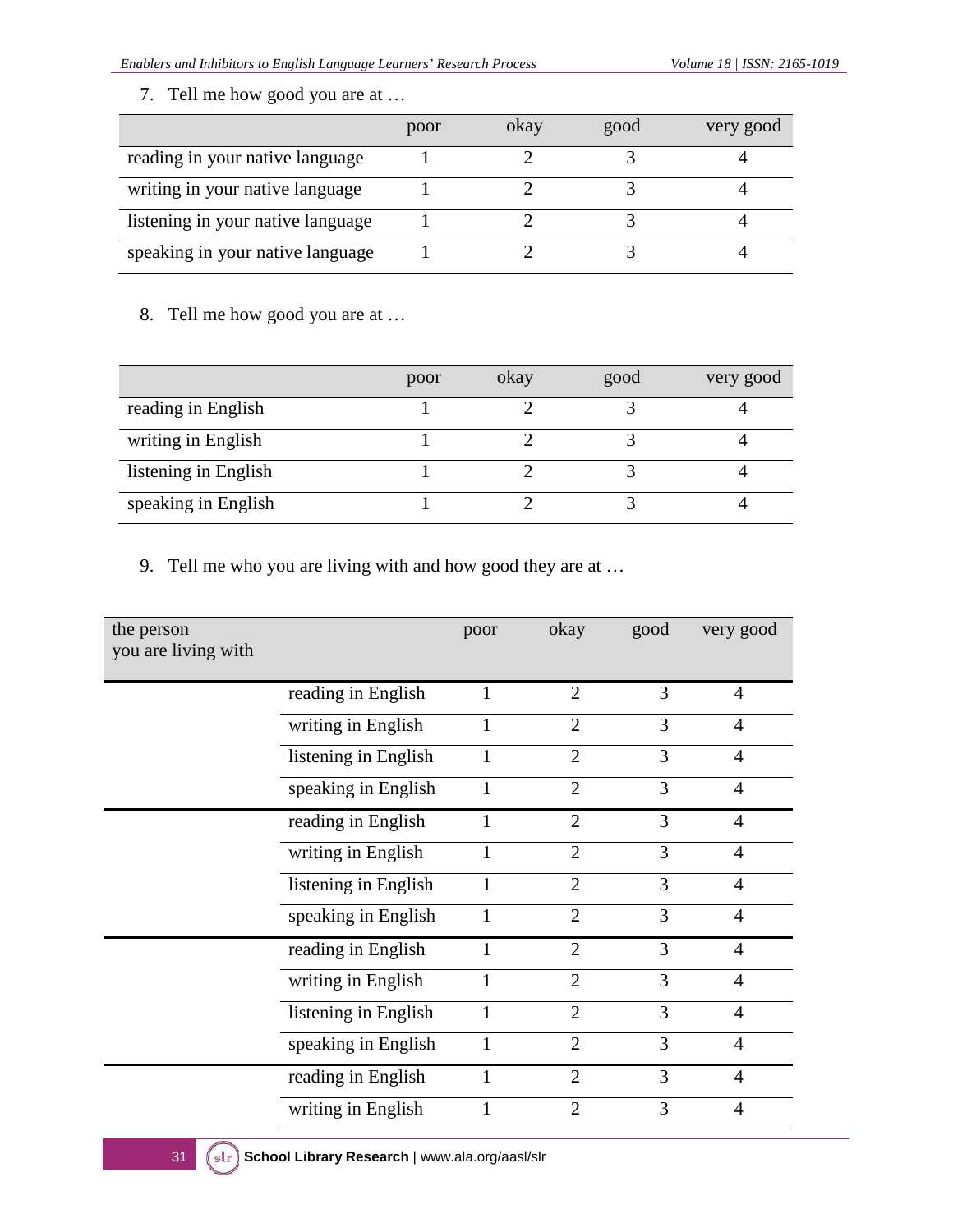| listening in English |                |               |                |
|----------------------|----------------|---------------|----------------|
| speaking in English  | 2              | 3             | 4              |
| reading in English   | $\mathfrak{D}$ | 3             | 4              |
| writing in English   | $\overline{2}$ | $\mathcal{R}$ | 4              |
| listening in English | $\mathcal{D}$  | $\mathcal{R}$ | 4              |
| speaking in English  | $\mathcal{D}$  | $\mathcal{R}$ | 4              |
| reading in English   | $\mathfrak{D}$ | $\mathcal{R}$ | 4              |
| writing in English   | $\mathcal{D}$  | 3             | 4              |
| listening in English | $\overline{2}$ | $\mathcal{R}$ | $\overline{4}$ |
| speaking in English  | っ              | 3             | 4              |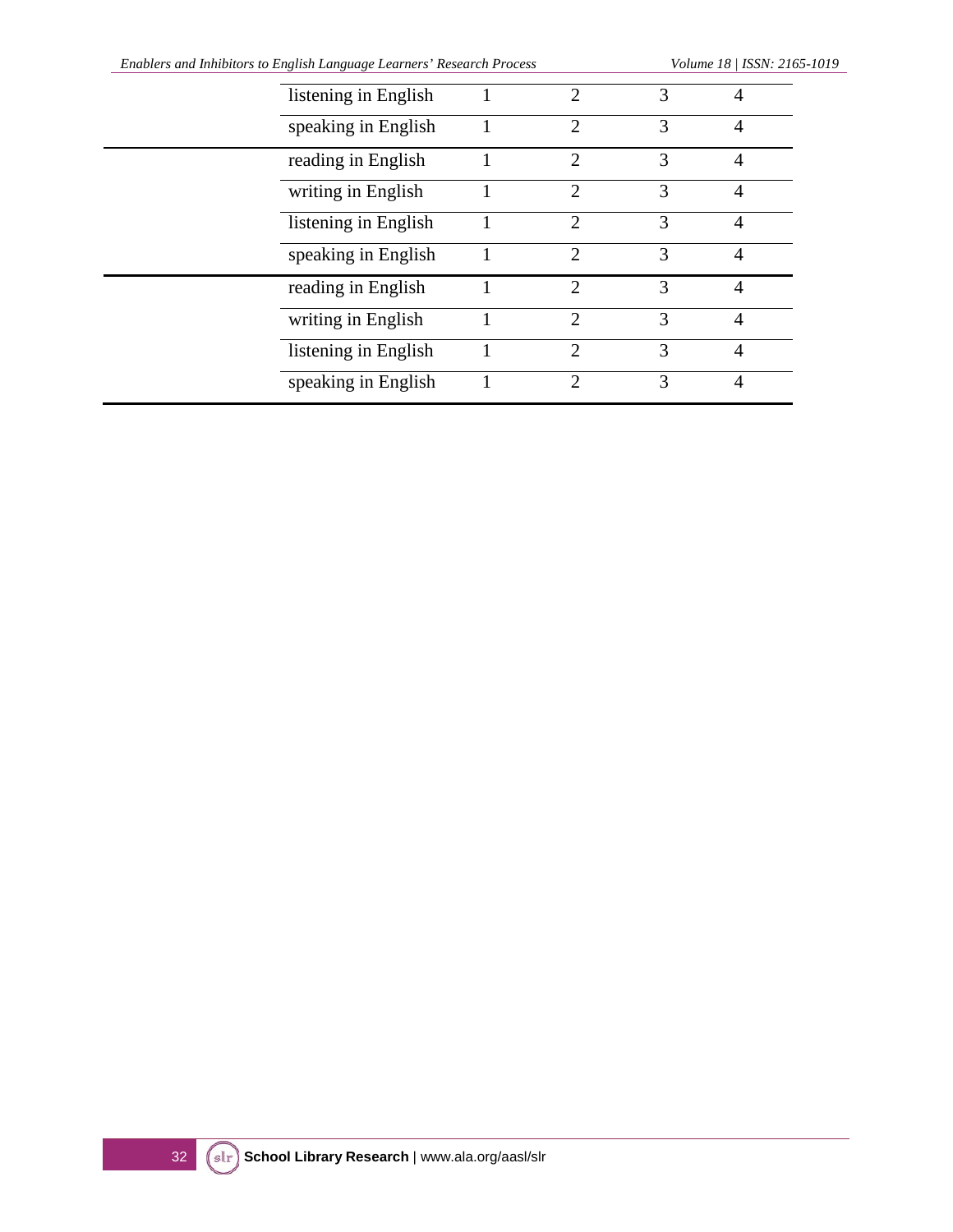### **Appendix C: Process Surveys**

Each question in the survey will be read to you. When you need help, you can ask any questions to Ms. Kim. Please try to answer all of the following questions.

- 1. Take some time to think about your topic*.* Now write down what you know about it.
- 2. What is the name you have given to your paper at this time?
- 3. How interested are you in your topic? Check  $(v)$  one that best matches your interest.

0  $1$  2 3 Not at all A little Some A lot

- 4. How much do you know about  $\qquad$  ? Check  $(\checkmark)$  one that best matches how much you know. 0 1 2 3 Not at all A little Some A lot
- 5. How do you feel about your research assignment now?

|              | not at all | a little                    | some | a lot          |  |
|--------------|------------|-----------------------------|------|----------------|--|
| confident    |            | $\overline{2}$              | 3    | 4              |  |
| disappointed |            | $\overline{2}$              | 3    | $\overline{4}$ |  |
| relieved     |            | $\overline{2}$              | 3    | 4              |  |
| frustrated   |            | $\overline{2}$              | 3    | 4              |  |
| confused     |            | $\overline{2}$              | 3    | $\overline{4}$ |  |
| optimistic   |            | $\overline{2}$              | 3    | 4              |  |
| uncertain    |            | $\mathcal{D}_{\mathcal{L}}$ | 3    | 4              |  |
| satisfied    |            | $\overline{2}$              | 3    | 4              |  |
| anxious      |            | $\overline{2}$              | 3    | 4              |  |
| other        |            | $\mathcal{D}_{\mathcal{L}}$ | 3    | 4              |  |

5.1 Why do you feel like that?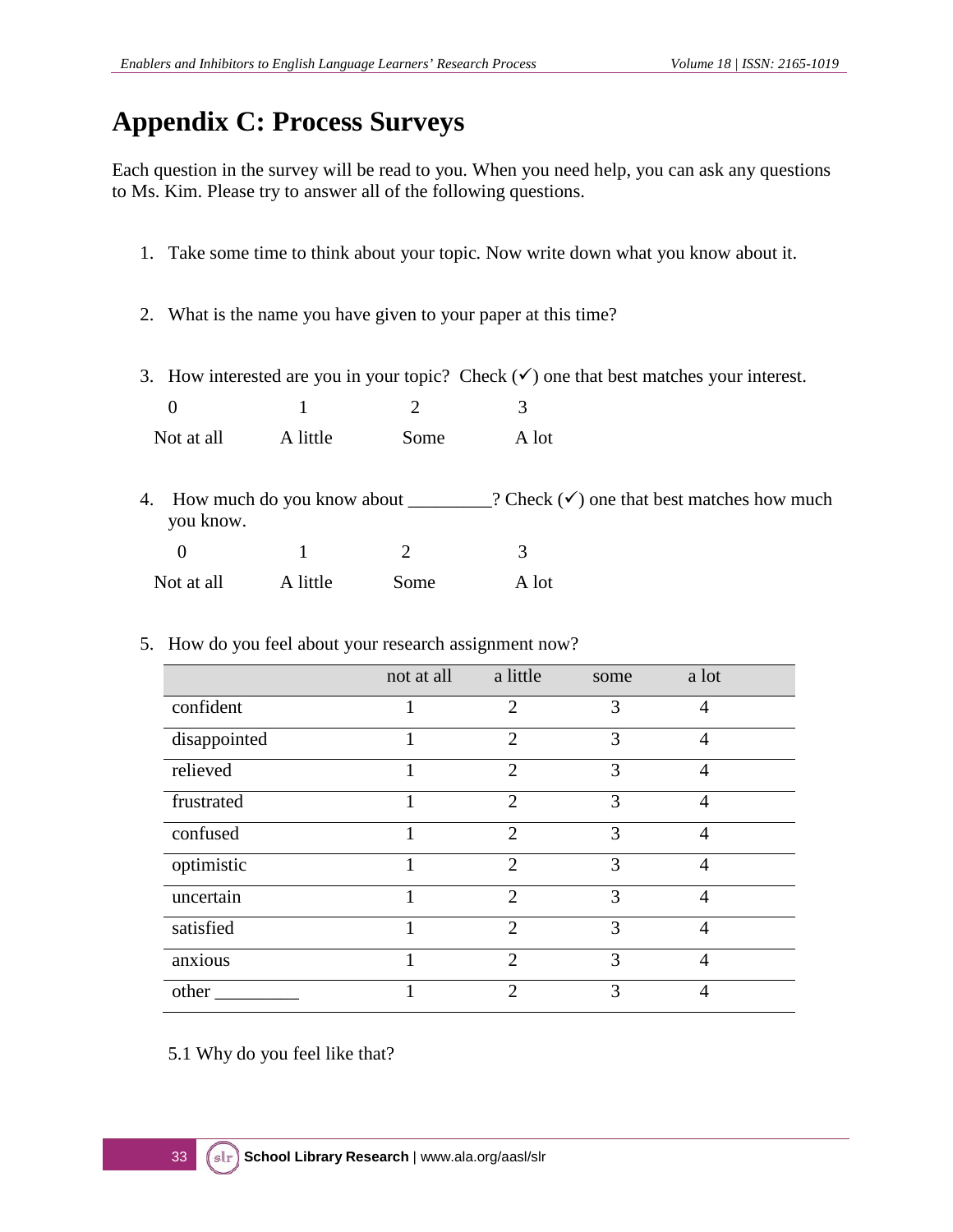6. Are you worried about your English for doing this project?

| Not at all | A little | Some | A lot |
|------------|----------|------|-------|

- 6.1 What concerns, if any, do you have with reading in English for the project?
- 6.2 What concerns, if any, do you have with writing in English for the project?
- 6.3 What concerns, if any, do you have with listening in English for the project?
- 6.4 What concerns, if any, do you have with speaking in English for the project?
- 7. When you do research, what do you generally find easy to do? Please list as many things as you like. (PS1)

Thinking of your research so far, what did you find easy to do? Please list as many things as you like. (PS2)

In the completion phase of the research, what did you find easy to do? Please list as many things as you like. (PS3)

8. When you do research, what do you generally find hard to do? Please list as many things as you like. (PS1)

Thinking of your research so far, what did you find hard to do? Please list as many things as you like. (PS2)

In the completion phase of the research, what did you find hard to do? Please list as many things as you like. (PS3)

9. What did you learn in doing this research project? Please list as many as you like. (PS3)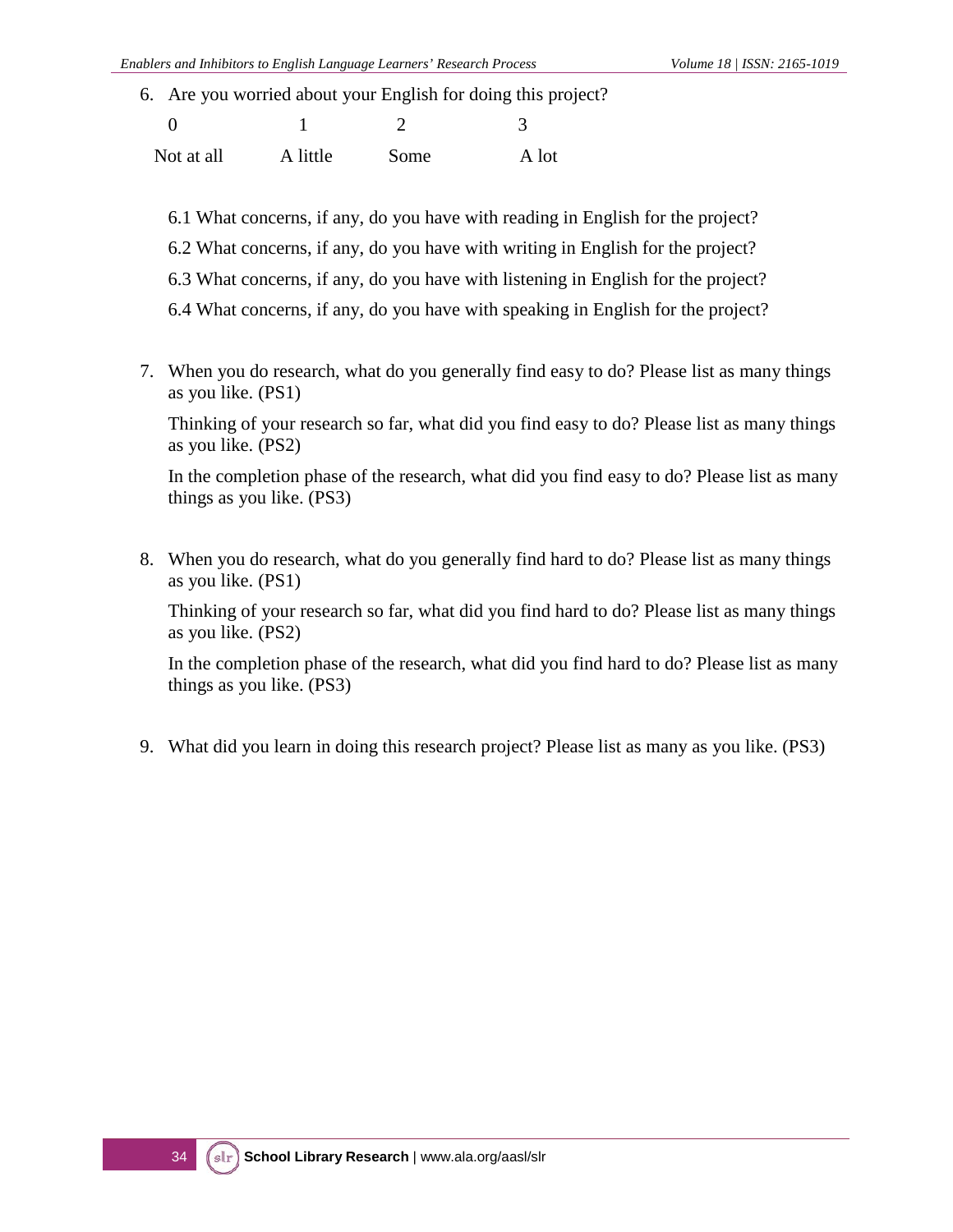### **Appendix D: Interview Guideline for Students**

- 1. What did you find hardest/easiest to do?
	- Why was it hardest/easiest?
- 2. Your research project was done in English. Did you have any problems doing this in English?
	- What problems, if any, did you have with reading in English for the project?
	- What problems, if any, did you have with writing in English for the project?
	- What problems, if any, did you have with listening in English for the project?
	- What problems, if any, did you have with speaking in English for the project?
	- How did these problems affect your project?
	- What help did you need to solve these problems?
	- Did you get the help you needed?
	- Who helped you? *For example, the school librarian, teachers, classmates who are also doing the project, people who live with you (or family members), friends, and public librarians.*
	- How did \_\_\_\_\_\_\_ (each of the people mentioned) help you?
	- What help do you wish you had while doing the project in English?
- 3. When you were doing this project, were you thinking in English or in your native language?
	- When did you think in your native language?
	- If you could read and write in your native language for this project, how would your project be different?
- 4. How could you have been better prepared for the research?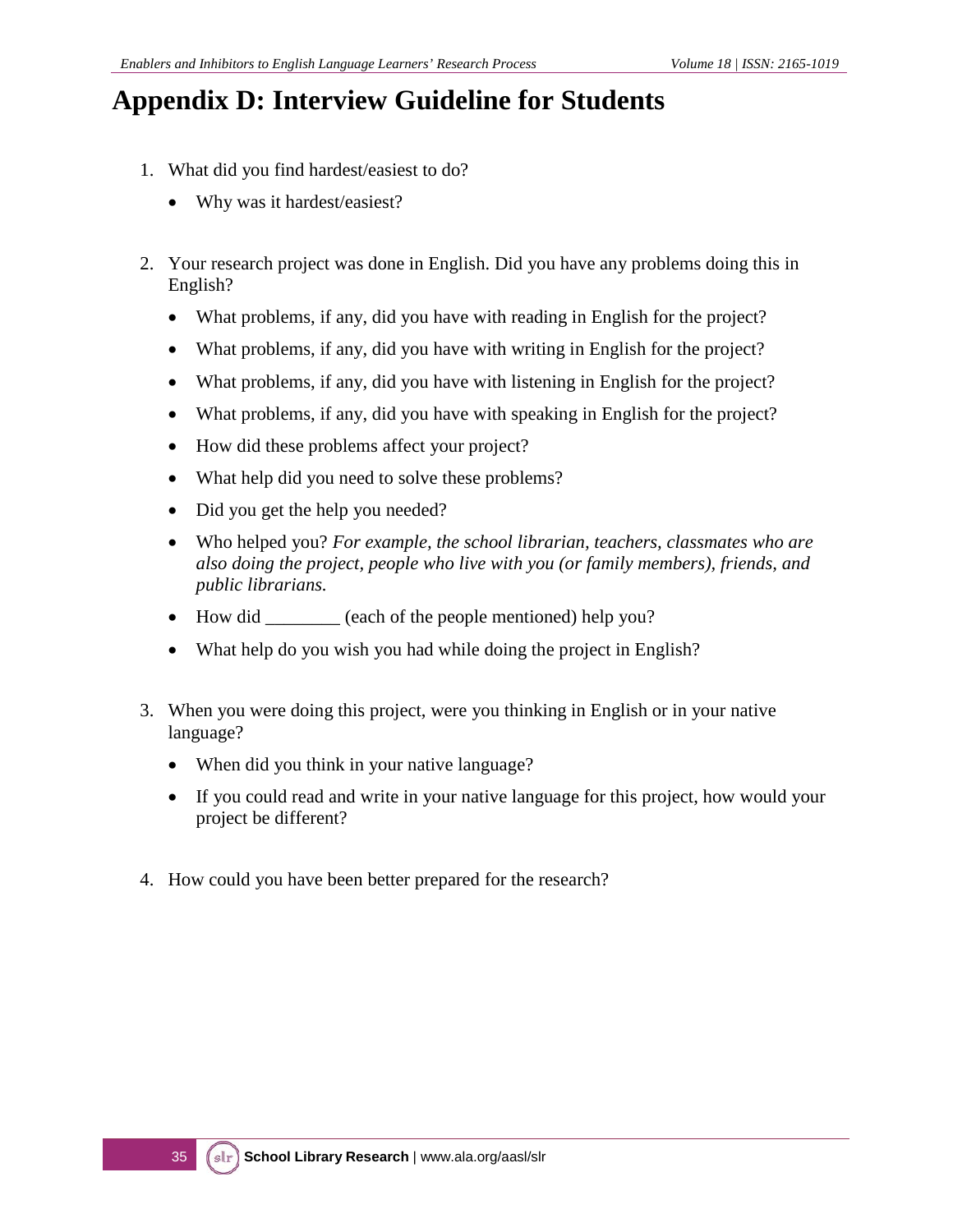## **Appendix E: Interview Guideline for Teachers**

- 1. What do you think is the hardest part of a research paper project to ELL students?
- 2. What do you think is the easiest part of a research paper project to ELL students?
- 3. What cognitive patterns (i.e., topic selection, focus formulation, knowledge building) do ELL students show during the project compared with native English-speaking students?
- 4. What behavioral patterns (i.e., search terms and tactics, operators, article selection criteria) do ELL students show during the project compared with native English-speaking students?
- 5. What affective patterns (i.e., emotional changes, concerns caused by English language proficiency) do ELL students show during the project compared with native Englishspeaking students?
- 6. What help do ELL students need in each phase of the research project?
- 7. What do you consider important when you design the research paper project for ELL students?
- 8. How differently do you help ELL student between lower levels and higher levels?

General thoughts

Please give me your general thoughts on how students' linguistic and cultural background impact their information-seeking and knowledge-building process and what kind of help should be provided for ELL students during the project from people and information systems.